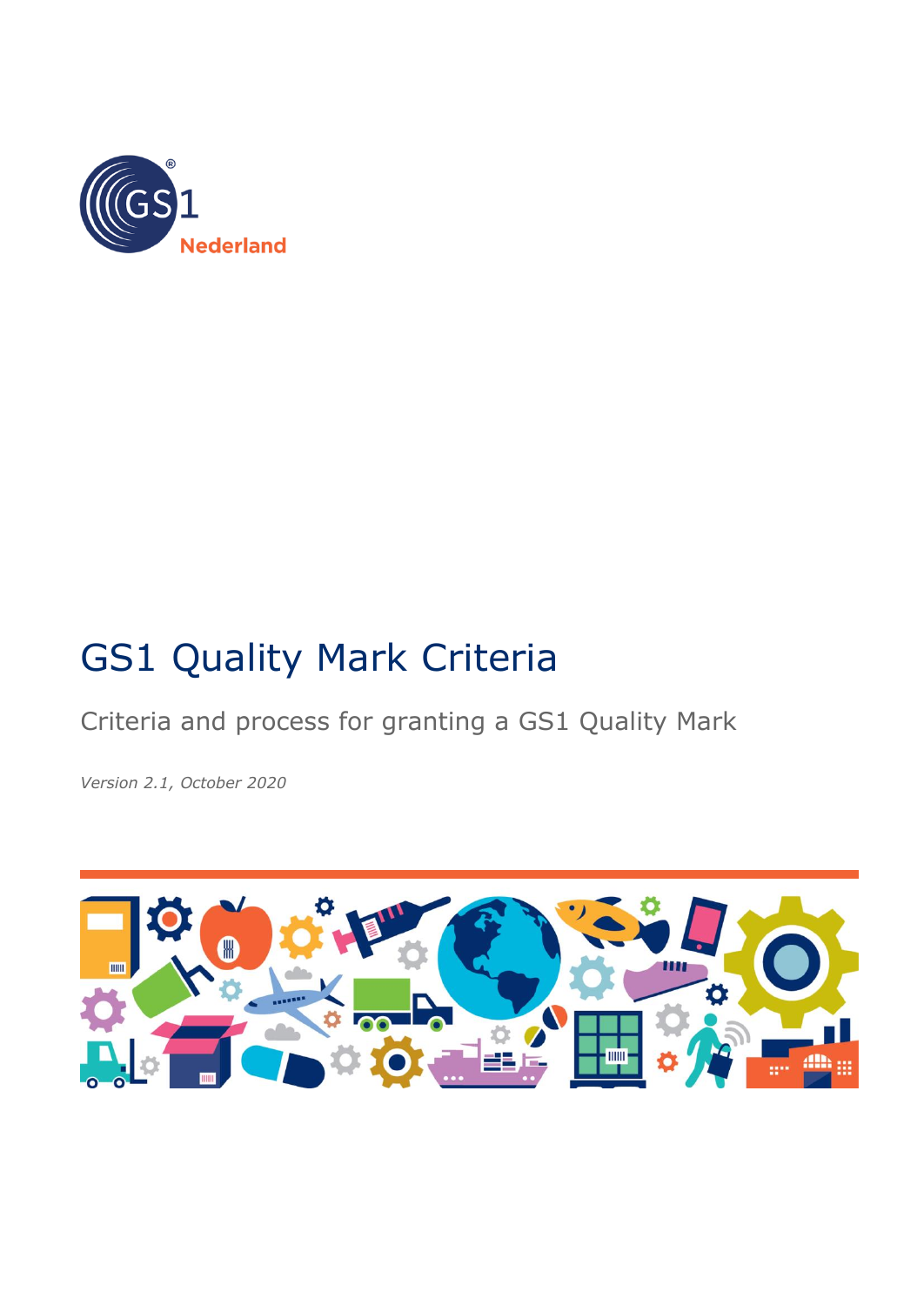

# **Summary**

| Document characteristic | <b>Value</b>                                                      |
|-------------------------|-------------------------------------------------------------------|
| Name                    | GS1 Quality Mark Criteria                                         |
| Date                    | October 2020                                                      |
| Version                 | 2.1                                                               |
| Description             | Criteria and evidence for granting a<br>GS1 quality mark to a DMS |

# **Version control**

| <b>Version</b> | <b>Date</b>       | <b>Revised by</b>                                                                       | <b>Summary of revision</b>                                                                                                                                                                                                                                                                                                                               |
|----------------|-------------------|-----------------------------------------------------------------------------------------|----------------------------------------------------------------------------------------------------------------------------------------------------------------------------------------------------------------------------------------------------------------------------------------------------------------------------------------------------------|
| 1.0            | 1 July 2016       | Arno van Rijswijk                                                                       | First version                                                                                                                                                                                                                                                                                                                                            |
| 1.1            | 21 September 2016 | Daniela Mondaca                                                                         | Addition of storage to resources (3.5)                                                                                                                                                                                                                                                                                                                   |
| 1.2            | 9 November 2016   | Arno van Rijswijk                                                                       | Addition following KPMG session                                                                                                                                                                                                                                                                                                                          |
| 1.3            | 7 December 2016   | Petra Geerdink                                                                          | Revision to description of required audits, linguistic<br>review of KPMG revisions                                                                                                                                                                                                                                                                       |
| 1.4            | 6 February 2017   | Jan Schimmel                                                                            | Revision of the appeal procedure                                                                                                                                                                                                                                                                                                                         |
| 1.5            | 15 March 2017     | Arno van Rijswijk                                                                       | Revision of requirement for (interim) quality<br>control audit (2.5)                                                                                                                                                                                                                                                                                     |
| 1.6            | 7 November 2017   | Arno van Rijswijk                                                                       | Interim check by GS1 changed to twice per year                                                                                                                                                                                                                                                                                                           |
| 1.7            | 6 November 2018   | Daniela Mondaca                                                                         |                                                                                                                                                                                                                                                                                                                                                          |
| 2.0            | 30 September 2019 | Gabriel Sobrino                                                                         | Revision of the programme                                                                                                                                                                                                                                                                                                                                |
| 2.1            | October 2020      | Tessa Düren<br>Sarina Pielaat<br>Gabriel Sobrino<br>Melissa Veldman<br>Frederieke Vlieg | Changes pertaining to the consequences of not<br>meetind the expected results in the monthly<br>checks as required by the Steering Committee.<br>(Sections 2.7 and 2.8).<br>Restriction on the times a DMS can request a dry-<br>run without covering the related costs.<br>Minor corrections and non-substantive clarifications<br>throughout the text. |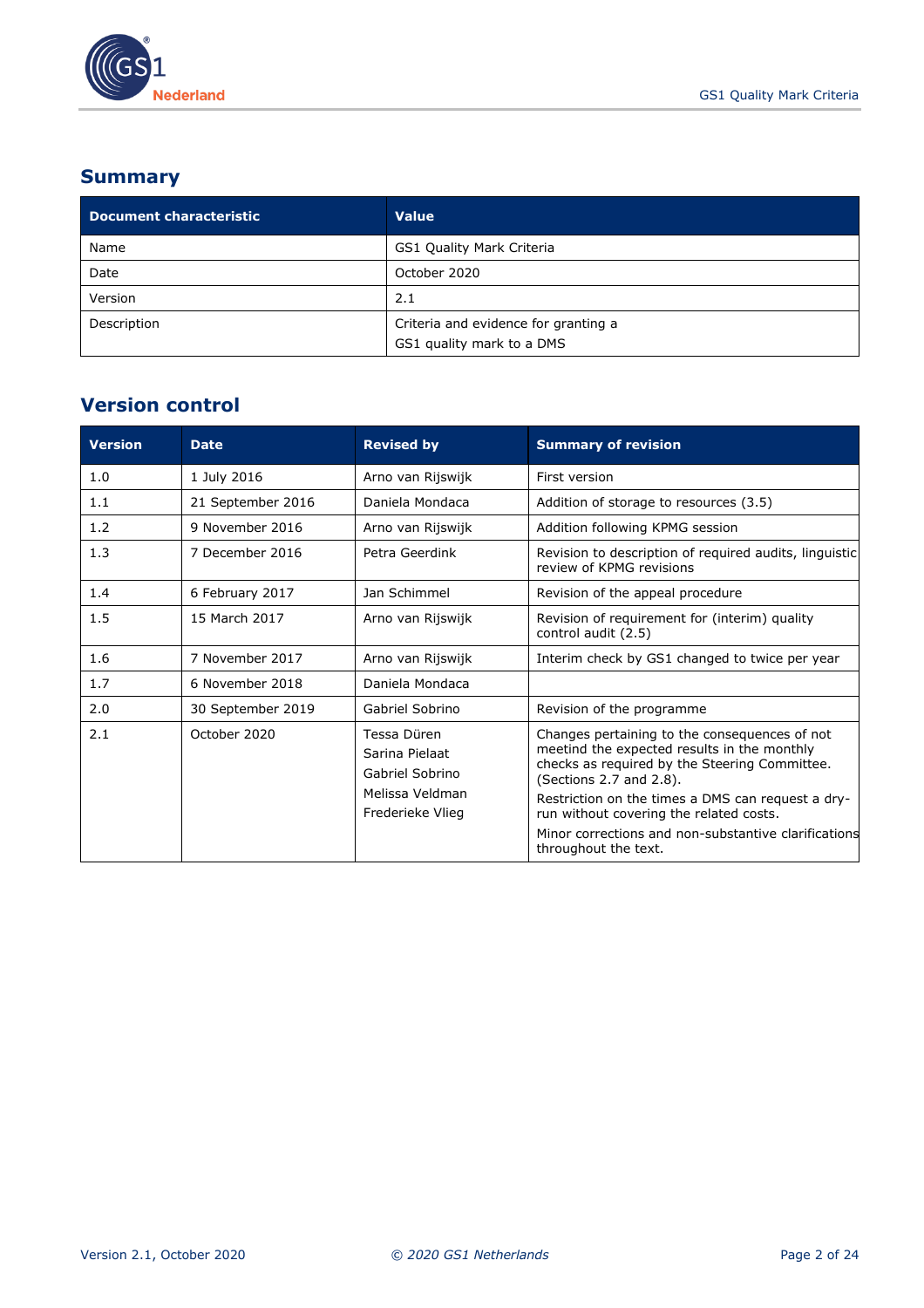

# **Table of Contents**

| $\mathbf{1}$            |     |                                                                                 |  |
|-------------------------|-----|---------------------------------------------------------------------------------|--|
|                         | 1.1 |                                                                                 |  |
|                         | 1.2 |                                                                                 |  |
|                         | 1.3 |                                                                                 |  |
|                         | 1.4 |                                                                                 |  |
|                         | 1.5 |                                                                                 |  |
| $\overline{\mathbf{2}}$ |     |                                                                                 |  |
|                         | 2.1 |                                                                                 |  |
|                         | 2.2 |                                                                                 |  |
|                         | 2.3 |                                                                                 |  |
|                         | 2.4 |                                                                                 |  |
|                         | 2.5 |                                                                                 |  |
|                         | 2.6 |                                                                                 |  |
|                         | 2.7 |                                                                                 |  |
|                         |     | 2.7.1                                                                           |  |
|                         |     | 2.7.2                                                                           |  |
|                         | 2.8 |                                                                                 |  |
|                         | 2.9 | Appealing against a refusal to grant, or a revocation of, a GS1 Quality Mark 14 |  |
| 3                       |     |                                                                                 |  |
|                         | 3.1 |                                                                                 |  |
|                         | 3.2 |                                                                                 |  |
| 4                       |     |                                                                                 |  |
|                         | 4.1 |                                                                                 |  |
|                         | 4.2 |                                                                                 |  |
| 5                       |     |                                                                                 |  |
|                         | 5.1 |                                                                                 |  |
|                         | 5.2 |                                                                                 |  |
| 6                       |     |                                                                                 |  |
|                         | 6.1 |                                                                                 |  |
|                         | 6.2 |                                                                                 |  |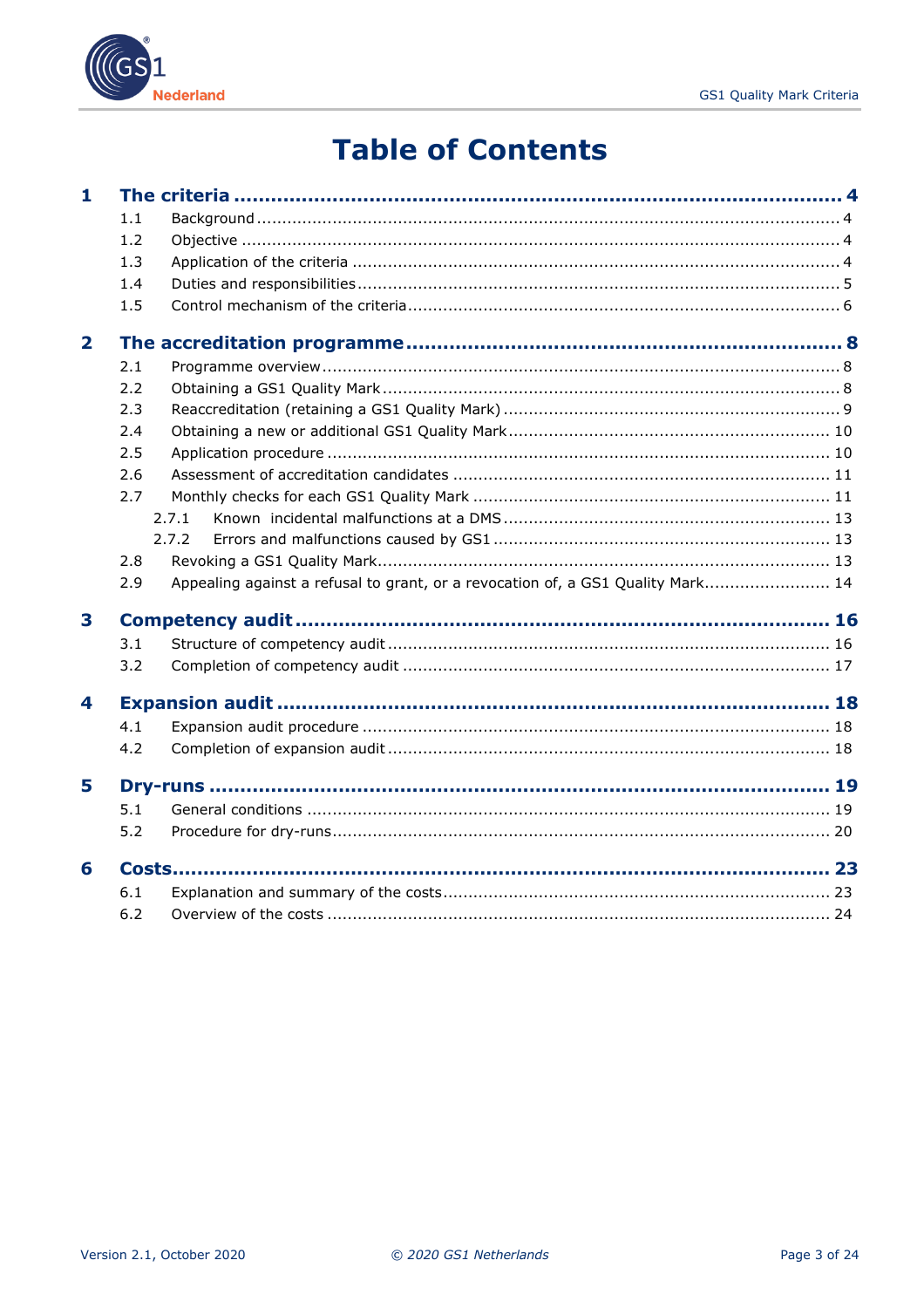

# <span id="page-3-0"></span>**1 The criteria**

#### <span id="page-3-1"></span>**1.1 Background**

It is essential to check the correspondence between physical products and the information or data published about these products in the Dutch market in order to safeguard the quality of this data. These checks are carried out by external parties: Data Management Services (hereinafter: DMS).

The DMSs may only perform these checks for the Dutch market if they are accredited. A number of [GS1 Quality](#page-3-3)  [Marks](#page-3-3) have been created for this purpose. These quality marks make it possible to judge whether the DMSs have the quality and competence to capture and check data for the Dutch market.

In obtaining a GS1 Quality Mark, a DMS is accredited according to GS1's criteria. This indicates that a DMS is a reliable provider with regard to capturing or checking product data.

Every year, GS1 publishes an updated version of these criteria, based on practical experience of carrying out the accreditations and the feedback from the accredited DMSs (see subsection 1.5 Control mechanism of the [criteria\)](#page-5-0).

# <span id="page-3-2"></span>**1.2 Objective**

The ultimate goal of all activities relating to data quality is to maintain a level of reliable (i.e. correct) product data in the market of at least 96%. The activities of the accredited DMSs are essential for achieving this goal.

This established goal entails that the error margin permitted in the activities of DMSs must be limited to a **maximum of 4%.**

## <span id="page-3-3"></span>**1.3 Application of the criteria**

The criteria were established based on a survey of DMS procedures and of the associated risks. The criteria are part of the GS1 Quality Mark. This document describes both the criteria and the way in which GS1 evaluates whether a DMS fulfils these criteria.

In addition, there is a GS1 Quality Mark for Data Management Services framework agreement for the food and health & beauty sector (hereinafter: GS1 Quality Mark Agreement), which sets out the binding agreements and rights and responsibilities of both GS1 and a DMS.

The criteria for the GS1 Quality Marks are generic and applicable to any DMS. The criteria do not explore the technical details of the underlying standards (standards relating to the Global Data Synchronisation Network, hereinafter: GDSN) or the information technology and data storage technology.

These criteria apply exclusively to the Dutch situation. GS1 bears no responsibility for applicability in other countries.

The criteria in this document are applicable to the following six GS1 Quality Marks that a DMS can obtain for the food and health & beauty sector:

#### **GS1 Quality Marks**

#### **1. Capturing logistic data**

Collecting and capturing logistic data (e.g. height, width, depth and weight) for third parties in accordance with the GDSN standard, international measurement rules and industry agreements.

#### **2. Capturing food label information**

Collecting and capturing label information from pre-packaged foods for third parties in accordance with the GDSN standard and industry agreements.

#### **3. Capturing label information of health & beauty products**

Collecting and capturing label information from health & beauty items for third parties in accordance with the GDSN standard and industry agreements.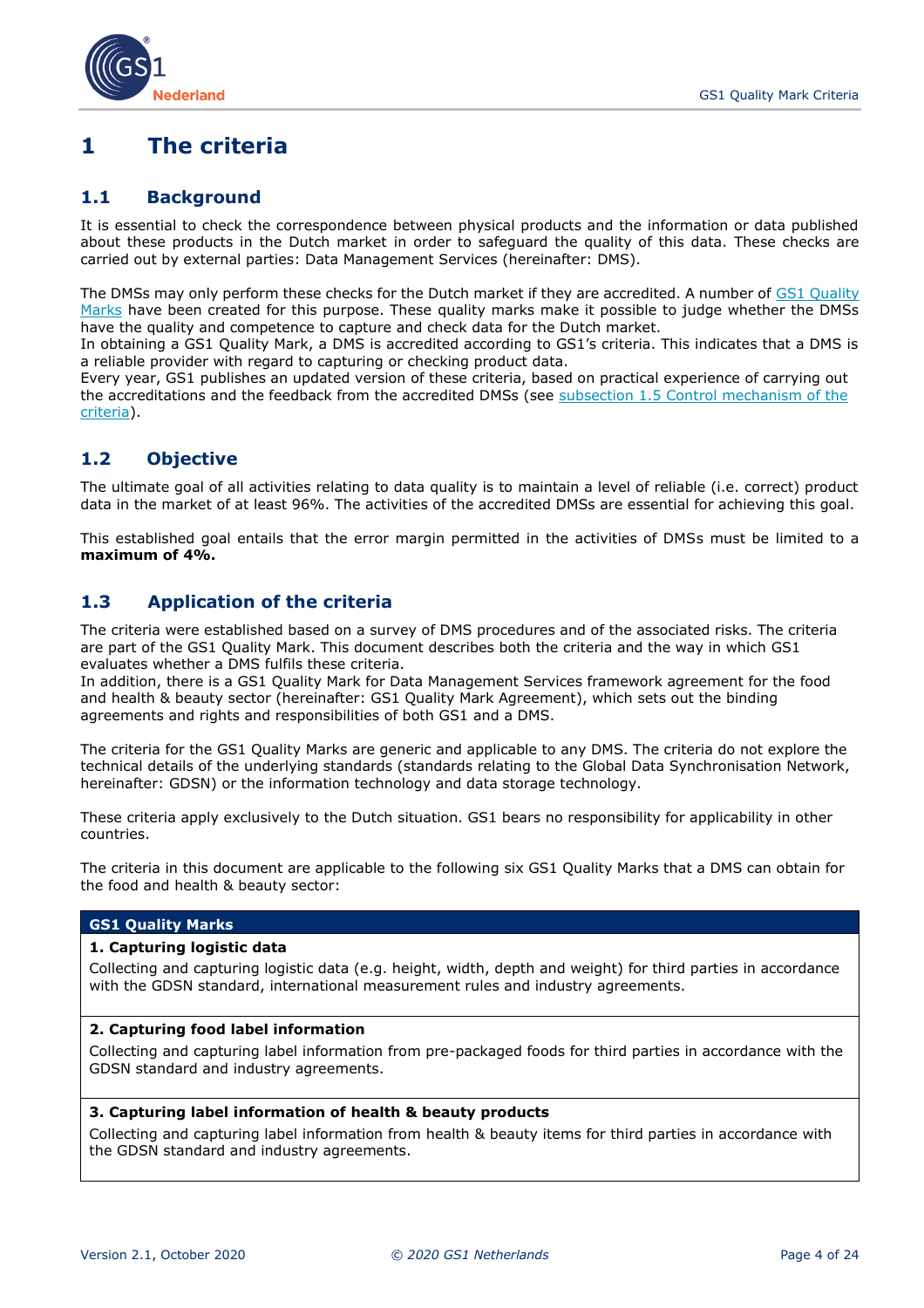

#### **GS1 Quality Marks**

#### **4. Checking logistic data**

Checking logistic data in accordance with the GDSN standard, international measurement rules and industry agreements. This quality mark can only be obtained if the 'GS1 Quality Mark - Capturing logistic data' has been obtained.

#### **5. Checking food label information**

Checking label information of food items in accordance with the GDSN standard and industry agreements. This quality mark can only be obtained if the 'GS1 Quality Mark - Capturing food label information' has been obtained.

#### **6. Checking label information of health & beauty products**

Checking label information of health & beauty trade items in accordance with the GDSN standard and industry agreements. This quality mark can only be obtained if the 'GS1 Quality Mark – Capturing health & beauty label information' has been obtained.

Documents needed to obtain the various quality marks:

- GS1 Quality Mark Agreement
- GS1 Quality Mark criteria (this document)
- Audit criteria (for the competency and expansion audits)
- [International measurement rules](http://www.gs1.org/docs/gdsn/3.1/GDSN_Package_Measurement_Rules.pdf)
- [Measurement rules for common types of packaging](https://www.gs1.nl/sectorafspraken-over-standaarden/levensmiddelen-en-drogisterij/gs1-data-source-levensmiddelen-en-1) (in Dutch)
- GS1 Data Source [Explanation on attributes](https://www.gs1.nl/en/industries/food-health-and-beauty/gs1-data-source/entering-data/attribute-explorer-attributes-list)
- Instructions for entering data in the Dutch market (available via [Attribute Explorer\)](https://www.gs1.nl/en/industries/food-health-and-beauty/gs1-data-source/entering-data/attribute-explorer-attributes-list).
- [Assessment criteria](https://www.gs1.nl/sectoren/levensmiddelen-en-drogisterij/datakwalitijd-20-correcte-productinformatie/data-management-2) (in Dutch)
- Information Exchange Specifications (hereinafter: IES to be replaced by DQS API from 2021 onwards)
- List of fields for each GS1 Quality Mark (see Assessment criteria).

### <span id="page-4-0"></span>**1.4 Duties and responsibilities**

#### **An accredited Data Management Service:**

- Is responsible for entering the data completely and accurately in the relevant *[fields for each GS1](https://www.gs1.nl/velden-data-management-service-controleert)  [Quality Mark](https://www.gs1.nl/velden-data-management-service-controleert)*, within the agreed time periods;
- Is responsible for checking the data that has been entered in the *[relevant fields for each GS1 Quality](https://www.gs1.nl/velden-data-management-service-controleert)  [Mark](https://www.gs1.nl/velden-data-management-service-controleert)*, completely and accurately, and within the agreed time periods;
- Is responsible for sending the results of the checks to GS1 in full, accurately and in a timely (i.e. within the period agreed with the supplier and GS1) fashion;
- Is responsible for sending the captured product data to GS1, in full and accurately.

#### **GS1 Netherlands:**

- Decides which data the DMS needs to check and communicates on a timely manner with the DMS about this;
- Is responsible for ensuring that changes in the process, the GS1 Quality Mark Criteria and the audit criteria, as well as other relevant changes are published annually;
- Is responsible for ensuring that changes in the *[assessment criteria](https://www.gs1.nl/sectoren/levensmiddelen-en-drogisterij/datakwalitijd-20-correcte-productinformatie/data-management-2)* are published at least two months before every new GDSN release;
- Is responsible for sharing the results of the audits, as described in the quality mark criteria, with the DMS;
- Is responsible for ensuring that calls for checks, as described in the IES, are issued, withdrawn and processed in full, accurately and on a timely manner.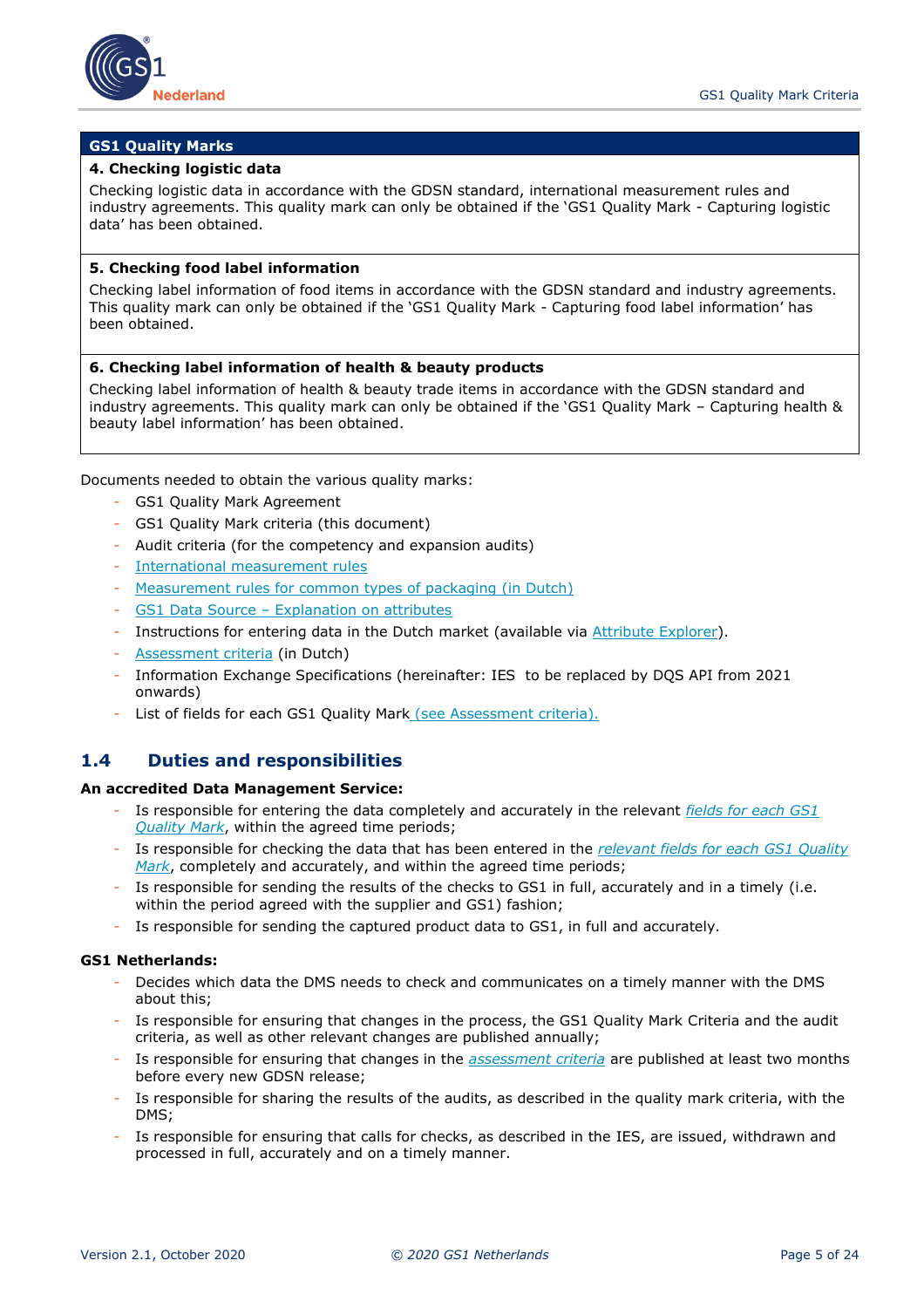

#### **The auditor:**

- Is an external party and is registered with NOREA, the Dutch Association of Registered EDP Auditors (Nederlandse Orde van Register EDP-Auditors);
- Performs its duties based on specifically agreed tasks;
- Reports factual findings and gives no advice. Based on the factual findings, GS1 Netherlands decides whether or not to grant the GS1 Quality Mark;
- Reports its findings exclusively to GS1 Netherlands and the audited DMS.

# <span id="page-5-0"></span>**1.5 Control mechanism of the criteria**

In order to manage these quality mark criteria and keep them up to date, normally GS1 publishes an updated version of the criteria (including competency audit) every 12 months. In this way, GS1 and the accredited DMSs can use experiences from practice to improve the criteria.

Changes can still be made to these criteria outside the yearly releases if such changes are necessary to reflect the reaity of the accreditation programme. These necessary changes will be communicated to the DMSs a reasonable time ahead of their publication.

Changes in the audit criteria will not affect currently active accredited parties though DMSs will need to implement those changes when they wish to renew their accreditation.

DMSs and companies (customers/end users) may give GS1 feedback at any time on their experiences with GS1 Quality Mark criteria and their practical application. DMSs can send their suggestions in an e-mail to [standaardisatie@gs1.nl.](mailto:standaardisatie@gs1.nl)

After receiving feedback, GS1 contacts the sender (a DMS or end user) to make sure that comments submitted have been properly understood. GS1 then includes the feedback in a general feedback register. Accredited DMSs have access to this register.

GS1 decides which suggestions or issues from the register will be addressed in a new release of the criteria, based on:

- How frequently or how many notifications are made about an issue;
- To what extent an issue is applicable (is a suggestion only relevant to one party or does it concern a general situation that can affect more or all DMSs and customers?);
- How big an impact a change would have on current implementations (both GS1 and DMSs), as opposed to the benefits the change would bring; and
- The added value of a suggestion for the market and for the quality of the market (suppliers and retailers).

Eight weeks before the publication date of the new version of the criteria, GS1 informs the accredited DMSs which issues or suggestions from the register it will include in the new release, and how these issues will be addressed in the new criteria.

Accredited DMSs then have three weeks to evaluate these suggestions and give feedback on the proposed changes to the criteria, on the basis of the points selected from the register.

During the following two weeks, GS1 and the DMS discuss the feedback. Among other topics, they discuss the best way to implement the changed criteria. Although GS1 always includes the input and advice of the DMSs in its deliberations, it is always GS1 that takes the ultimate decision on whether or not to go through with a change (and how it should be done).

GS1 and the DMSs can sometimes determine that a change would have so great an impact that it is not possible to implement that change before the date when the current accreditations/GS1 Quality Marks expire. In this case, GS1 and the DMSs will agree in good faith on a temporary extension period for the current accreditations, in order to allow the DMSs time to implement such a change. If the current accreditations are extended, GS1 will grant temporary certificates to the DMSs that are working on the implementation of the changed criteria.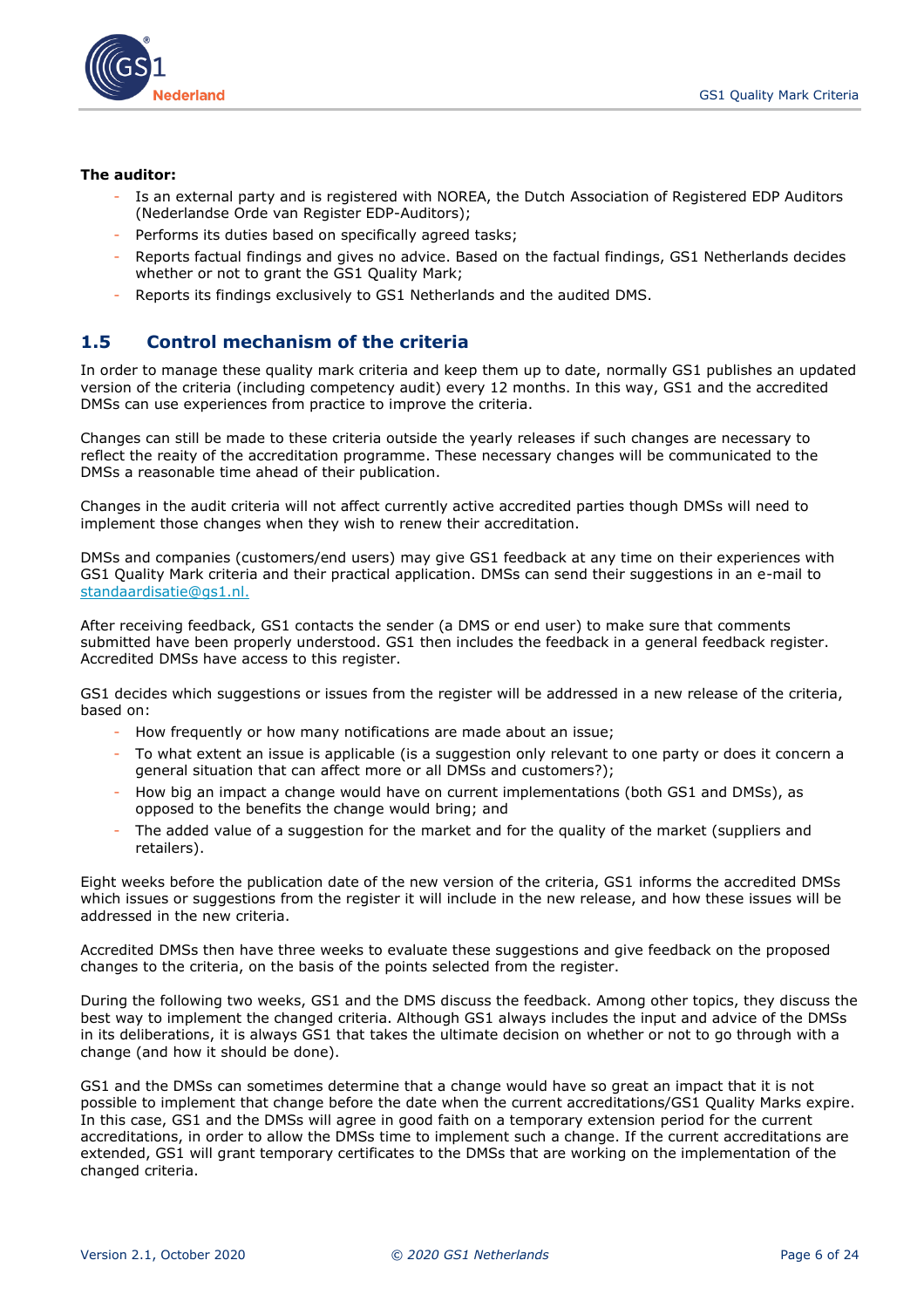

During the last three weeks before the publication date of the new criteria, GS1 finalises the changed criteria and the new documents are published on the website.

The relevant dates for the publication of the next version of these criteria are:

- 20 September 2021 GS1 informs the DMSs that have been accredited up to that point what has been changed in the criteria, based on the points in the feedback register.
- 21 September to 23 October 2021 the accredited DMSs evaluate the changes to the criteria and give feedback to GS1 regarding the changes by 23 October 2021 at the latest.
- 25 October to 5 November 2021 if necessary, GS1 and DMSs to discuss the impact of the changes and the deadline for implementing the changes.
- 8 November to 26 November 2021 GS1 finalises the changes to the GS1 Quality Mark criteria.
- 29 November 2021 GS1 publishes the new GS1 Quality Mark criteria.

The old criteria (including audit criteria) automatically expire when the new version is published.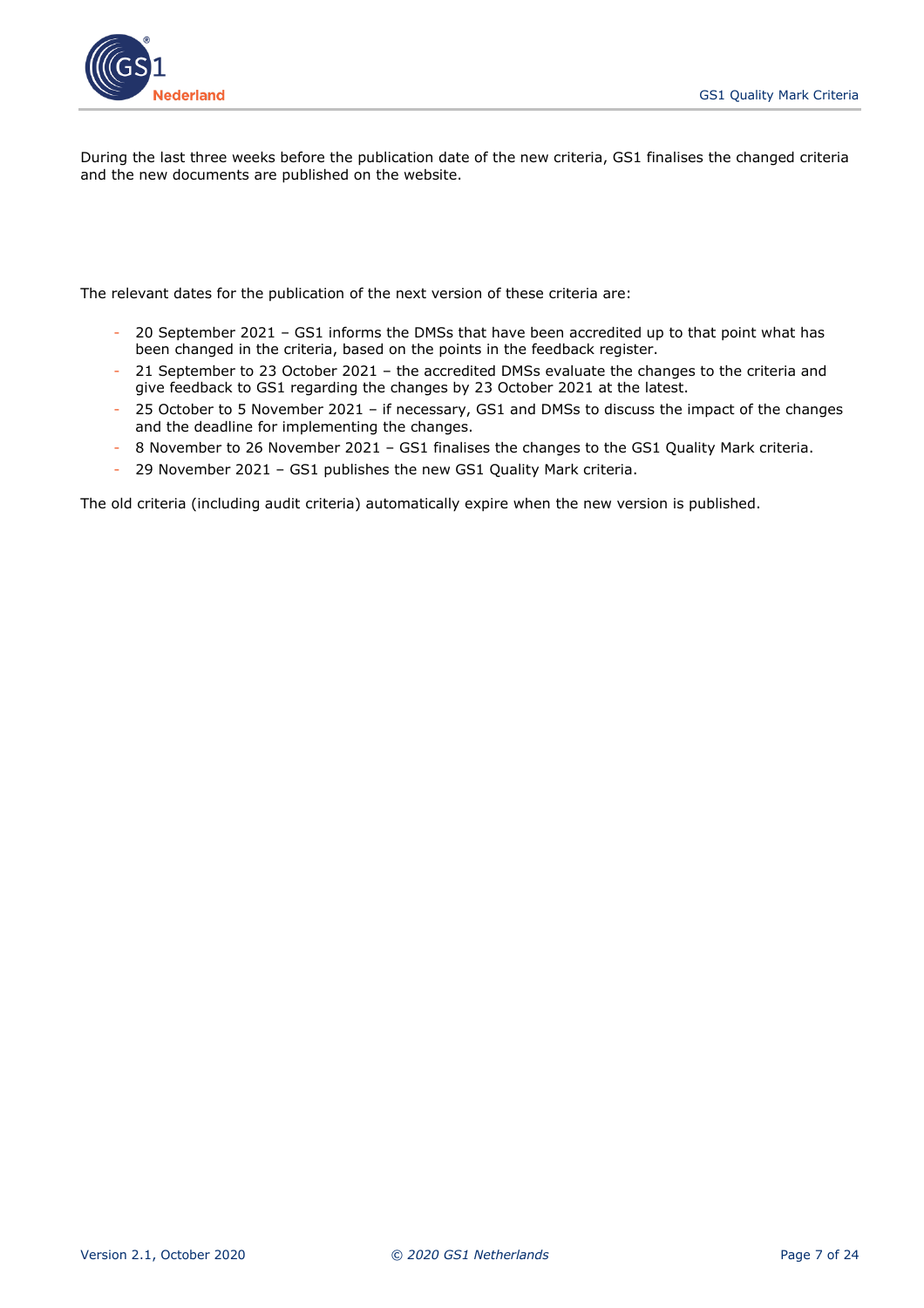

# <span id="page-7-0"></span>**2 The accreditation programme**

# <span id="page-7-1"></span>**2.1 Programme overview**

| <b>Your situation</b>                                                                                                                                                    | <b>Audit requirements</b>                                                                                | <b>Operational</b><br>requirements                              | <b>Checks and</b><br>supervision                                                                                                                         |
|--------------------------------------------------------------------------------------------------------------------------------------------------------------------------|----------------------------------------------------------------------------------------------------------|-----------------------------------------------------------------|----------------------------------------------------------------------------------------------------------------------------------------------------------|
| I have never been<br>accredited by GS1 and I<br>want to obtain one or<br>more GS1 Quality Marks.                                                                         | A competency audit has<br>been successfully<br>completed.                                                | 1 successful dry-run per<br>GS1 Quality Mark to be<br>obtained. | 18 monthly checks (1<br>per month during the<br>validity period of the<br>accreditation).                                                                |
| I am already accredited<br>(for one or more GS1<br>Quality Marks) and I<br>want to obtain an<br>additional/a new GS1<br>Quality Mark.                                    | An expansion audit has<br>been successfully<br>completed for each GS1<br>Quality Mark to be<br>obtained. | 1 successful dry-run per<br>GS1 Quality Mark to be<br>obtained. | <b>Additional monthly</b><br>checks on the<br>additional/new GS1<br>Quality Mark for the rest<br>of the validity period of<br>the initial accreditation. |
| I am already accredited<br>(for one or more GS1<br>Quality Marks) and I<br>want to retain/renew<br>one or more of my<br>accreditations.                                  | A new competency audit<br>has been successfully<br>completed.                                            | 1 successful dry-run per<br>GS1 Quality Mark to be<br>obtained. | 18 monthly checks (1<br>per month during the<br>validity period of the<br>accreditation).                                                                |
| I am already accredited<br>(for one or more GS1<br>Quality Marks) and I do<br>not want to remain<br>accredited after the<br>expiry of my current<br>$accreditation(s)$ . | Inform GS1 about your decision.                                                                          |                                                                 |                                                                                                                                                          |
| I have been accredited<br>in the past, but my<br>accreditation(s)<br>has/have expired and I<br>want to be accredited<br>again for one or more<br>GS1 Quality Marks.      | A competency audit has<br>been successfully<br>completed.                                                | 1 successful dry-run per<br>GS1 Quality Mark to be<br>obtained. | 18 monthly checks (1<br>per month during the<br>validity period of the<br>accreditation).                                                                |

# <span id="page-7-2"></span>**2.2 Obtaining a GS1 Quality Mark**

Before a company can embark on an accreditation in order to obtain one or more GS1 Quality Marks, GS1 holds an intake meeting with the DMS candidate. In the interview, they discuss the minimum requirements that a DMS has to meet in order to be accredited, and whether this is a realistic aim.

GS1 grants a quality mark if a candidate has proven that:

- The company meets the requirements and criteria that are necessary in order to operate as an accredited DMS;
- The company has implemented an effective quality management system (a set of coherent agreements, methods, procedures, etc., for drawing up and implementing policy).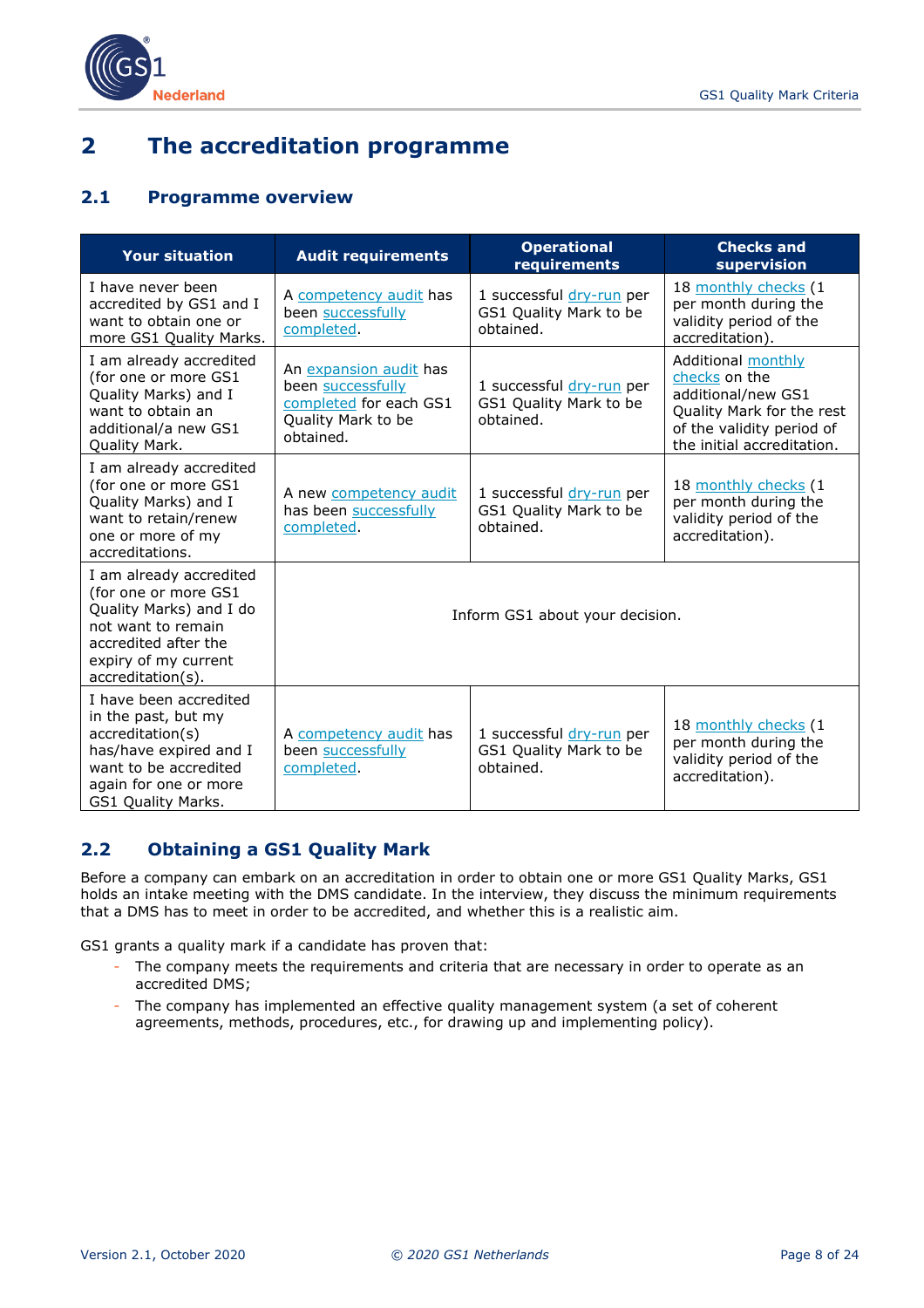

The above is assessed by means of (see figure 1):

#### **A competency audit** - this examines first whether:

- The DMS fulfils the criteria for the organisation, skills and level of knowledge of the employees, and the structure processes, to guarantee that the processes and the quality management system operate properly; and
- The systems of the DMS can communicate with GS1's systems, i.e. the DMS can properly process the results of the checks and the data capture, and give GS1 feedback on them.

For more information, see [section 3 Competency audit.](#page-15-0)

**Dry-run(s)** - here, a simulation is used to find out whether a DMS really can capture and/or check data properly, and whether the organisation is able, through its quality management system, to use feedback to apply qualitative improvements in its processes (see [section 5 Dry-runs\)](#page-18-0).

## <span id="page-8-0"></span>**2.3 Reaccreditation (retaining a GS1 Quality Mark)**

The GS1 Quality Mark is valid for 18 months from the date it is granted. If a DMS wishes to be reaccredited under one or more quality marks, this must be done before the end of the validity period of the current quality mark. To obtain a reaccreditation, a DMS has to meet the requirements as described in [2.2](#page-7-2) Obtaining a GS1 Quality Mark. This means that the DMS is accredited on the basis of the latest version of the competency audit.

The criteria are changed according to the mechanism as described in [1.5](#page-5-0) Control mechanism of the criteria.

The holder of a GS1 Quality Mark must itself submit an application for a reaccreditation. The applicant is responsible for starting a reaccreditation application no later than 6 months before the expiry date of its current accreditations/GS1 Quality Marks.



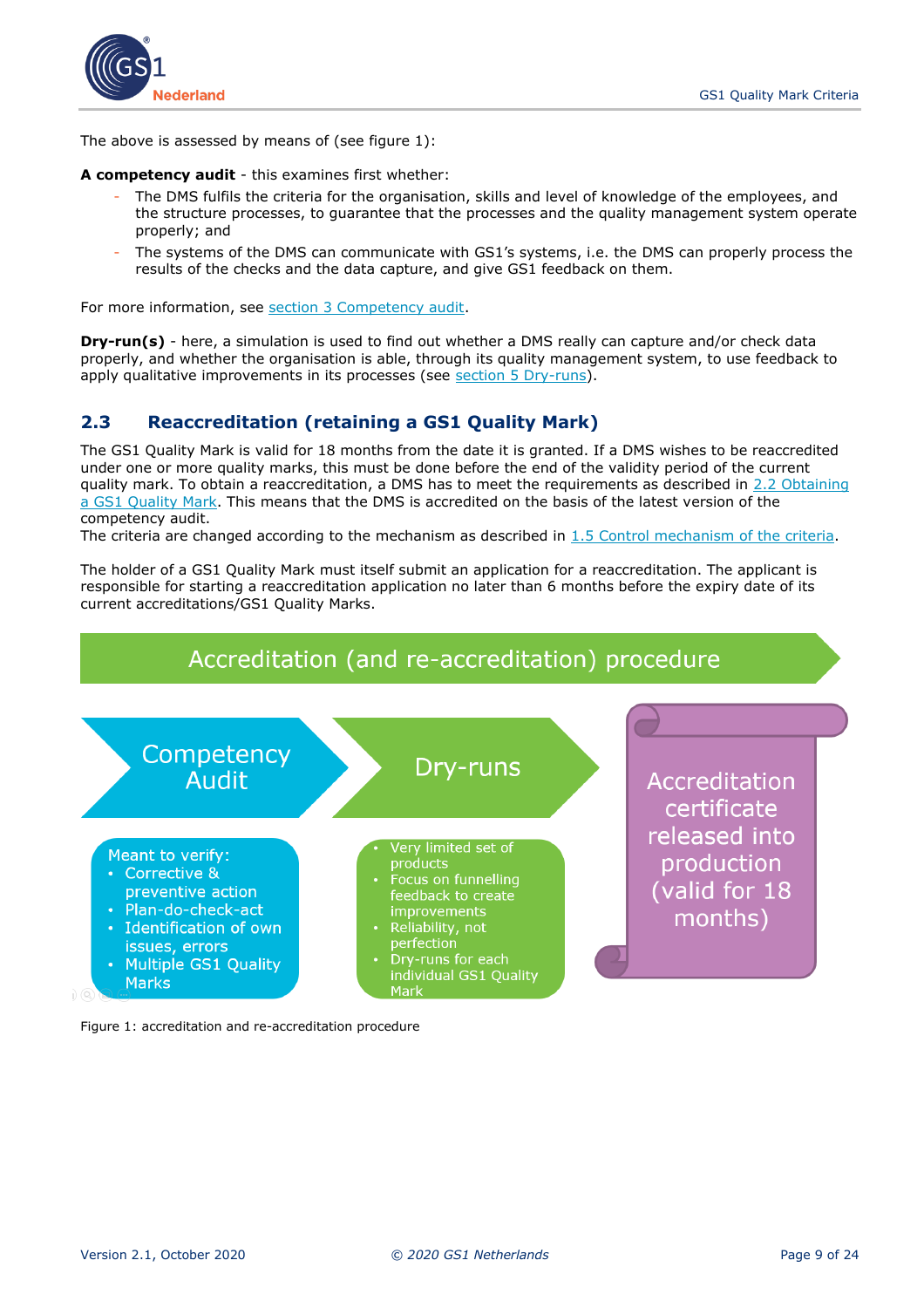

### <span id="page-9-0"></span>**2.4 Obtaining a new or additional GS1 Quality Mark**

A DMS that is already accredited under one or more GS1 Quality Marks and that wishes to obtain a new or additional GS1 Quality Mark can request an expansion audit. An **expansion audit** is a supplementary audit aimed at integrating the specific requirements of the additional quality mark into the quality management system and the infrastructure, which have already been inspected during the competency audit.

If an expansion audit is successfully completed, it is followed by a dry-run for the additional GS1 Quality Mark. If both the expansion audit and the subsequent dry-run(s) are completed successfully, a GS1 Quality Mark is granted, with a validity period equal to the remainder of the validity period for the GS1 Quality Marks already obtained (see figure 2).



<span id="page-9-1"></span>Figure 2: procedure to obtain a new or additional GS1 Quality Mark*.*

# **2.5 Application procedure**

A formal application for one or more GS1 Quality Marks described in this document has to be submitted in order to initiate the accreditation process (regardless of whether or not the DMS has already been accredited in the past). The application can be sent to:

#### **GS1 Netherlands Standardisation department Amsterdamseweg 206 1182 HL Amstelveen**

Or sent by e-mail to: **standaardisatie@gs1.nl**

Within a maximum of 15 working days following receipt of the application, GS1 invites the DMS candidate to an intake meeting. At this meeting, GS1 outlines the requirements for obtaining a GS1 Quality Mark and provides information on the costs involved in the process. The applicant can then decide whether to proceed with the application process.

After the signing of the GS1 Quality Mark Agreement (if a DMS has not already signed it) and payment of the associated charges (see overview of costs in [Section 6 Costs\)](#page-22-2), GS1 starts the accreditation process, as described in the GS1 Quality Mark Criteria.

In consultation with the applicant, agreements are made regarding the implementation of the audits and dryruns, as explained in the GS1 Quality Mark Criteria.

The audits are carried out on the basis of the criteria as described in [Section 3 Competency audit](#page-15-0) and [Section](#page-17-0)  [4 Expansion](#page-17-0) audit.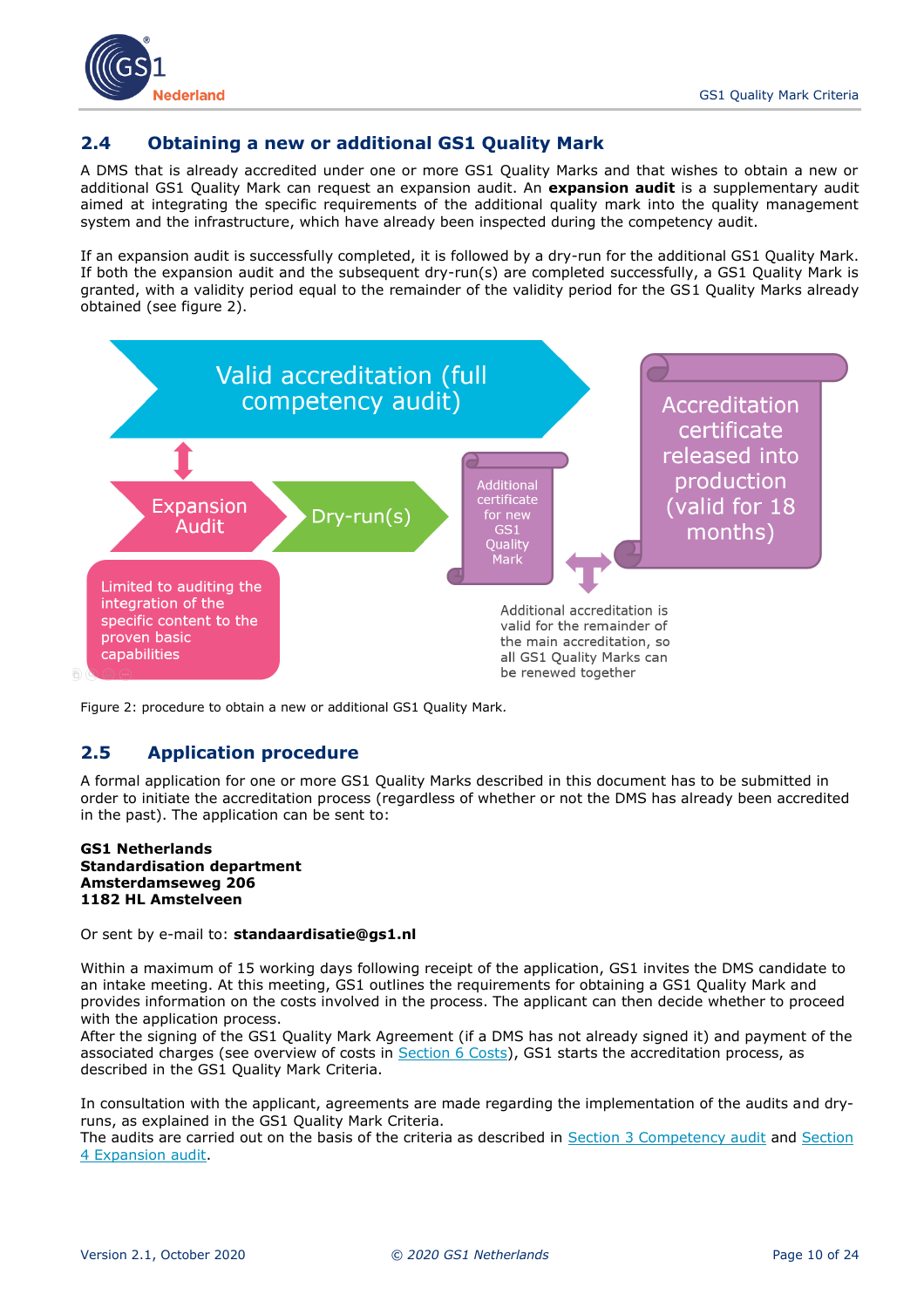

### <span id="page-10-0"></span>**2.6 Assessment of accreditation candidates**

A written report is always produced no later than 2 weeks after the audit has been carried out. The auditor shares this report with GS1 and the audited DMS. Based on the audit findings, GS1 then decides on the appropriate follow-up: a dry-run or a supplementary competency audit.

If a DMS candidate meets all the criteria of the competency audit, it will be allowed to participate in a dryrun. A dry-run is a functional simulation of the entire process (either capture or checking), based on a limited number of products. A dry-run has a dual objective: it is used to evaluate the performance of a DMS and to observe and assess the effectiveness of the quality management system. After every dry-run, a DMS candidate receives feedback from GS1.

At least one dry-run is needed for every GS1 Quality Mark that a DMS wants to obtain. GS1 determines on the basis of the dry-run results (see [Section 5 Dry-runs\)](#page-18-0) at what point a DMS candidate is sufficiently reliable. It may be necessary to have more dry-runs in order to achieve the desired level of reliability.

If GS1 judges a DMS candidate to have demonstrated sufficient reliability during a dry-run, GS1 grants the candidate the accreditation under the relevant GS1 Quality Mark. The accredited DMS is then allowed to operate in the production environment.

The DMS always has the chance to discuss a negative result of an accreditation. It does have to request an evaluation within ten working days after feedback of the results.

# <span id="page-10-1"></span>**2.7 Monthly checks for each GS1 Quality Mark**

During the validity period of the GS1 Quality Mark, GS1 checks whether the DMS still meets the quality criteria below. This is done through a monthly check of a sample for each GS1 Quality Mark held by a DMS. GS1 checks these samples. Feedback on the results of these checks is only sent to the DMS concerned. Together with the DMS, GS1 will monitor how the DMS uses the feedback on the monthly checks to provide the management system with input that should lead to qualitative improvements.

Provisions for the monthly checks:

- The ultimate goal is to keep the error margin as small as possible and never to exceed the maximum tolerated error margin of 4%.
- The standard size of the sample is 25 products per GS1 Quality Mark. GS1 Netherlands may adjust this number per GS1 Quality Mark downwards, based on the performance fo a DMS:

| <b>Conditions</b>                                                                 | New schema                                        |
|-----------------------------------------------------------------------------------|---------------------------------------------------|
| 6 months in a row with error margins between 1%                                   | Monthly checks, sample size is brought down to 10 |
| and 2% for a GS1 Quality Mark                                                     | items per check                                   |
| 12 months in a row with error margins between                                     | Checks every two months, sample size is brought   |
| 1% and 2% for a GS1 Quality Mark                                                  | down to 10 items per check                        |
| 12 months in a row with error margins between<br>1% and 2% for a GS1 Quality Mark | 25 GTINS per GS1 Quality Mark every 6 months      |

- Important: whenever a DMS misses the threshold to qualify for a performance-based schema such as the above, the monthly checks will automatically revert to 25 GTINs each month for the corresponding GS1 Quality Mark.
- GS1 in entitled to performed unannounced checks on the quality of a DMS when necessary, regardless of which schema a DMS is on at the time.
- The monthly sample for each GS1 Quality Mark is never larger than 25 products.
- If a DMS has processed fewer than 25 products in a month for a quality mark, the actual number of products will be used as the sample size. This situation will be mentioned in the DMS's report.
- If a DMS has not processed any products in a month for a GS1 Quality Mark, no products will be checked. This will also be mentioned in the DMS's report.
- The samples are taken separately for each GS1 Quality Mark, so that only the data that is relevant for a specific GS1 Quality Mark is checked.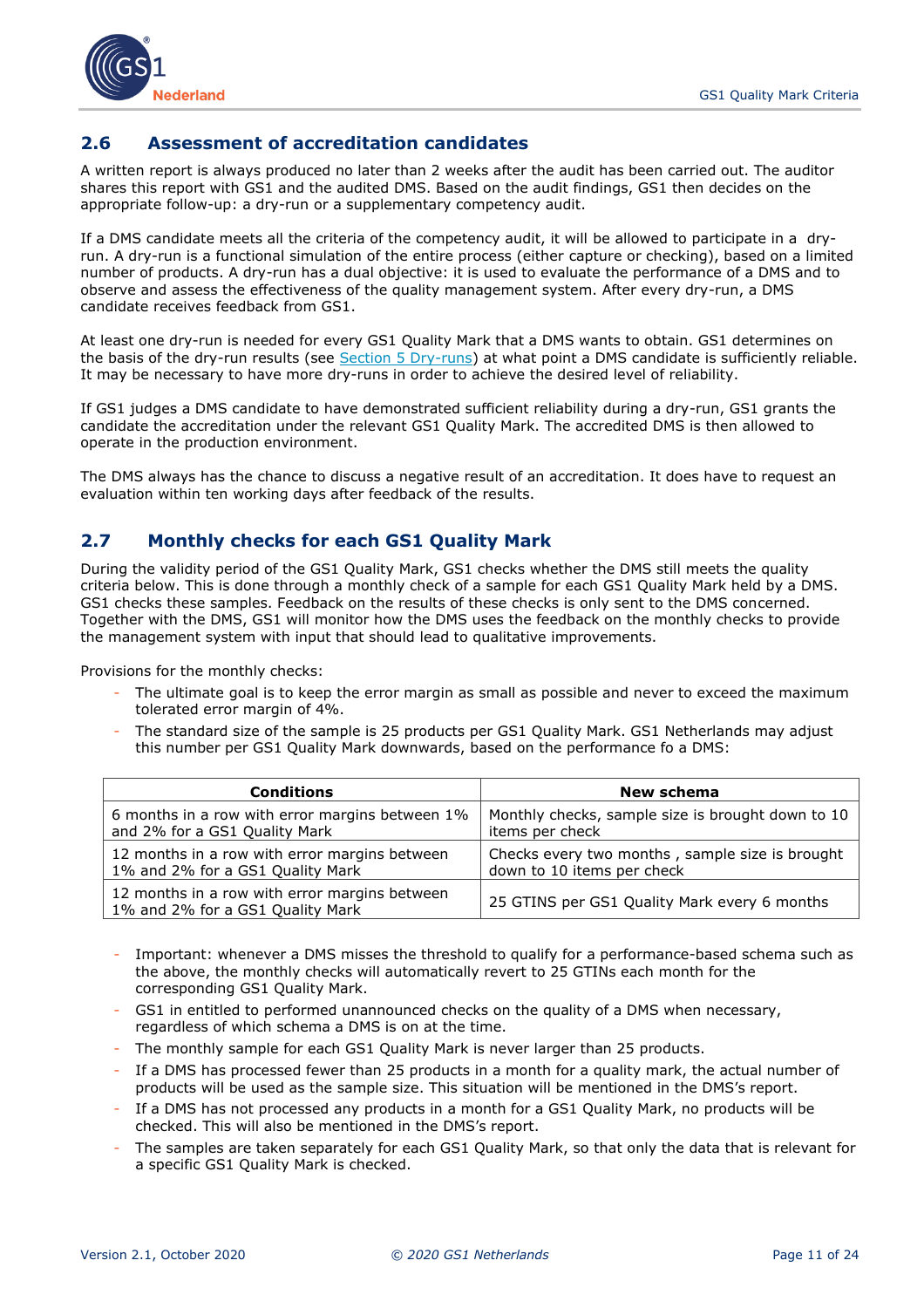

- DMSs have to deliver to GS1 captured and/of verified product data for the relevant GS1 fields as well as the corresponding product or label images.
- GS1 reports to the DMS the findings for each product in the sample (for each GS1 Quality Mark).
- DMSs must be able to show that corrective and/or preventive action has been taken to resolve or prevent the incidents found during the sampling. This is accomplished by creating and implementing improvement plans based on the feedback provided by GS1.
- DMSs shall provide GS1 with improvement plans that address the identified issues no more than 2 weeks after receiving feedback from GS1 about a monthly check.

The score of the monthly checks is calculated using the formula below:

 *number of fields with detected errors Error margin = --------------------------------------------------------------------------- x 100 (total number of fields that were checked in the sample)*

Fields with errors are always counted individually, regardless of the field in which the errors have been detected.

Therefore, more errors of the same kind in the same field are counted on the basis of the number of times that such errors are made, unless there has been a notification of an exceptional malfunction (see  $\frac{2.7.1}{2}$ ) or errors resulting from an action by GS1 (see  $2.7.2$ ).

The results of the monthly checks are an important indicator of the issues that have to be improved. GS1 and the DMS are to take measures to improve quality, based on the feedback provided by the monthly checks. Each DMS is responsible for the effective implementation of the actions that are necessary to restore quality or improve known issues.

GS1 will take action in the event that a DMS fails to either actively engage with GS1 and pursue the necessary improvements, or does not meet the expected quality goals (an error margin no greater than 4%).

The Steering Committee for the FMCG sector will be asked to ratify the usage of any measures against a DMS for failing to comply with the requirements before said measures are applied.

Failing to deliver the expected quality (error margins greater than 4%) or refusing to actively participate in the improvement of issued based on the feedback provided by GS1 can lead to the following consequences:

| <b>Shortcoming</b>                                                                                                        | <b>Consequence</b>                                                                                                                                                                                                                                                                                                                                                                                                                                                                                                                 |
|---------------------------------------------------------------------------------------------------------------------------|------------------------------------------------------------------------------------------------------------------------------------------------------------------------------------------------------------------------------------------------------------------------------------------------------------------------------------------------------------------------------------------------------------------------------------------------------------------------------------------------------------------------------------|
| Having an error marging greater than 4% for 6<br>months in a row<br>or<br>Failing to provide improvement plans within the | A report of the shortcomings of the DMS will be<br>submitted to the Steering Committee.<br>The Steering Committee will be asked to approve<br>the temporary removal of the offending DMS from<br>the GS1 website if the shortcommings in the report<br>are not immeditely addressed during the first<br>following monthly checks.<br>Should the Steering Committe approve the<br>measure, the DMS in question will be removed from<br>the GS1 website i fit fails to correct the<br>shortcomings. This wil result in the DMS being |
| required period (2 weeks after feedback has been<br>received) for 6 months in a row                                       | unable to take on new customers as long as it<br>remains delisted.<br>Addressing the shortcomings which are described in<br>the report will result in the DMS being restored on<br>the GS1 website.<br><b>Important:</b> if a DMS fails to both meet the<br>expected quality and/or to provide improvement<br>plans within the agreed period for 6 months in a row<br>the Steering Committee will be asked to approved                                                                                                             |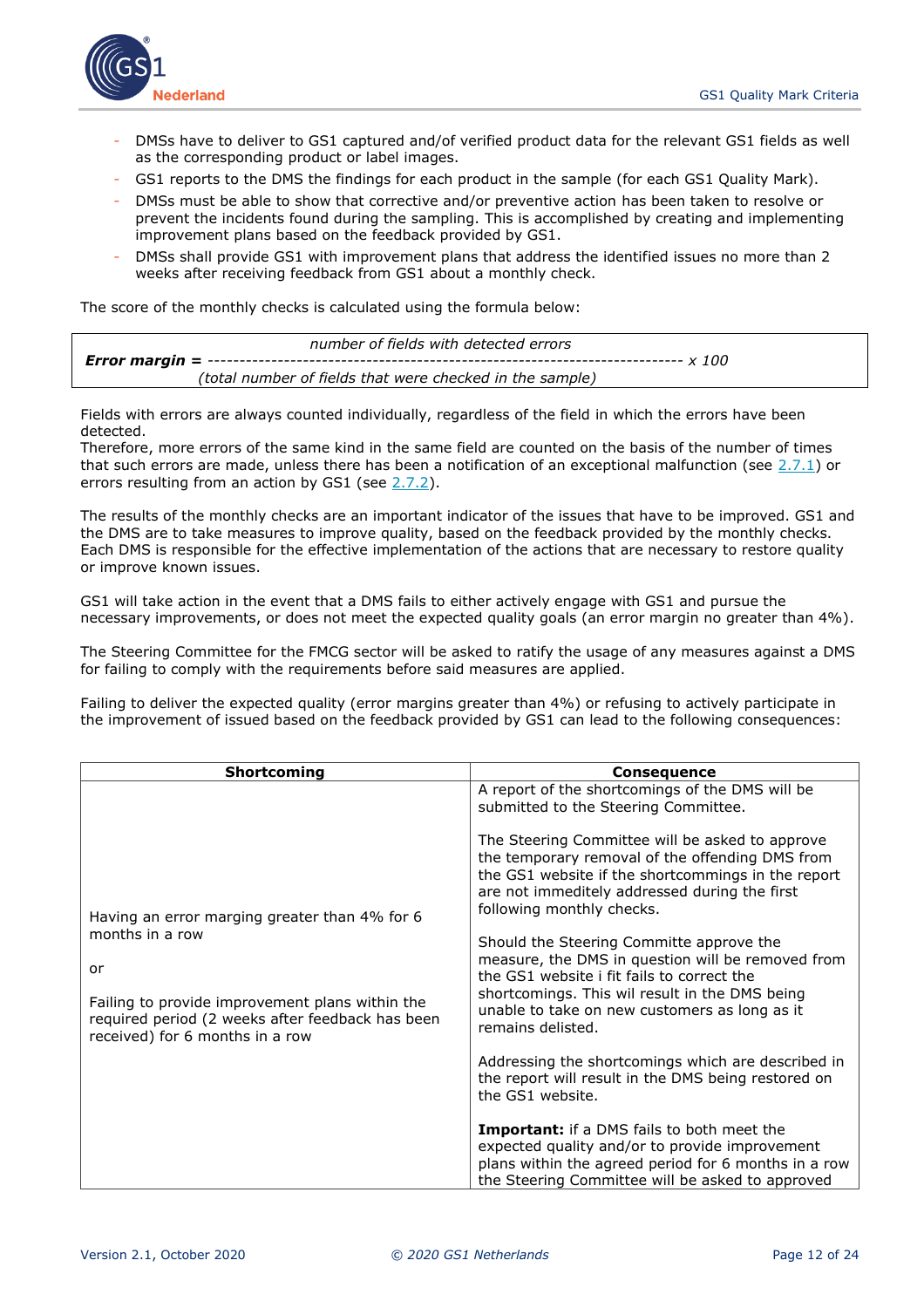

|                                                                                                                                                                                                                                                | an immediate delisting of the DMS form the GS1<br>website.                                                                                                                                                                                                                                                                                   |
|------------------------------------------------------------------------------------------------------------------------------------------------------------------------------------------------------------------------------------------------|----------------------------------------------------------------------------------------------------------------------------------------------------------------------------------------------------------------------------------------------------------------------------------------------------------------------------------------------|
| A DMS still fails to address the original (and new<br>shortcomings) 6 months after being delisted, with<br>either error/margins greater than 4% and/or late or<br>no participation in the creation and implementation<br>of improvement plans. | The Steering Committee will be asked to approve<br>withdrawing the DMS's accreditation for the<br>corresponding Quality Marks.<br>In case teh Steering Committee approves the<br>recommendation to withdraw an accreditation, then<br>the process described in section $2.8$ will be initiated<br>to revoke the necessary GS1 Quality Marks. |

## <span id="page-12-0"></span>**2.7.1 Known incidental malfunctions at a DMS**

Sometimes, a DMS identifies critical problems in its systems and/or processes, which can lead systemically to a large number of errors. For example, this could be a system malfunction, causing data to be systematically entered incorrectly or not entered. These problems are often quickly identified by a DMS, but are not always quick to solve.

If these systemic errors are included in the calculation of the error margin, this can significantly distort the 'real' performance of a DMS.

To prevent this undesirable situation from arising, GS1 will ignore all errors that are demonstrably related to this systemic error while calculating the error margin of the samples. This is on the condition that the DMS:

- Reports these critical errors to GS1 as soon as they are identified;
- Provides a schedule for solving the critical errors;
- Can show that the errors that GS1 found during sampling were caused by the critical errors identified.

If the DMS meets the conditions above, GS1 will not include these errors in the calculation of the error margin of the sample.

#### <span id="page-12-1"></span>**2.7.2 Errors and malfunctions caused by GS1**

In some cases, GS1 can be obliged – by circumstances, human error, unexpected consequences of an adjustment or changes in the market – to change, restore or withdraw the instruction and/or assessment criteria for a field. This can have the result that a number of products that have already been captured/checked are no longer 'correct' after GS1 has changed/restored/withdrawn the instruction, whether correct or incorrect.

These 'incorrect' products may possibly be selected as part of a sample for the monthly checks. If this is the case, GS1 will not include these errors in the error margin of the DMSs.

If the monthly checks cannot be carried out or samples cannot be taken due to an unexpected technical malfunction at GS1, then the relevant checks will be suspended for that month. GS1 determines when a malfunction makes it impossible to carry out the monthly checks and informs the DMSs about this as soon as the malfunction has been identified.

# <span id="page-12-2"></span>**2.8 Revoking a GS1 Quality Mark**

GS1 can revoke a GS1 Quality Mark when:

- **1.** a DMS no longer meets the GS1 Quality Mark criteria (including the competency audit);
- **2.** a DMS falls into one of the situations as described in subsection 6.3 of the GS1 Quality Mark Agreement;
- **3.** a DMS fails to address the shortcomings that caused it to be temporarily unable to take on new customers 6 months after the restrictions on adding new customers were first imposed.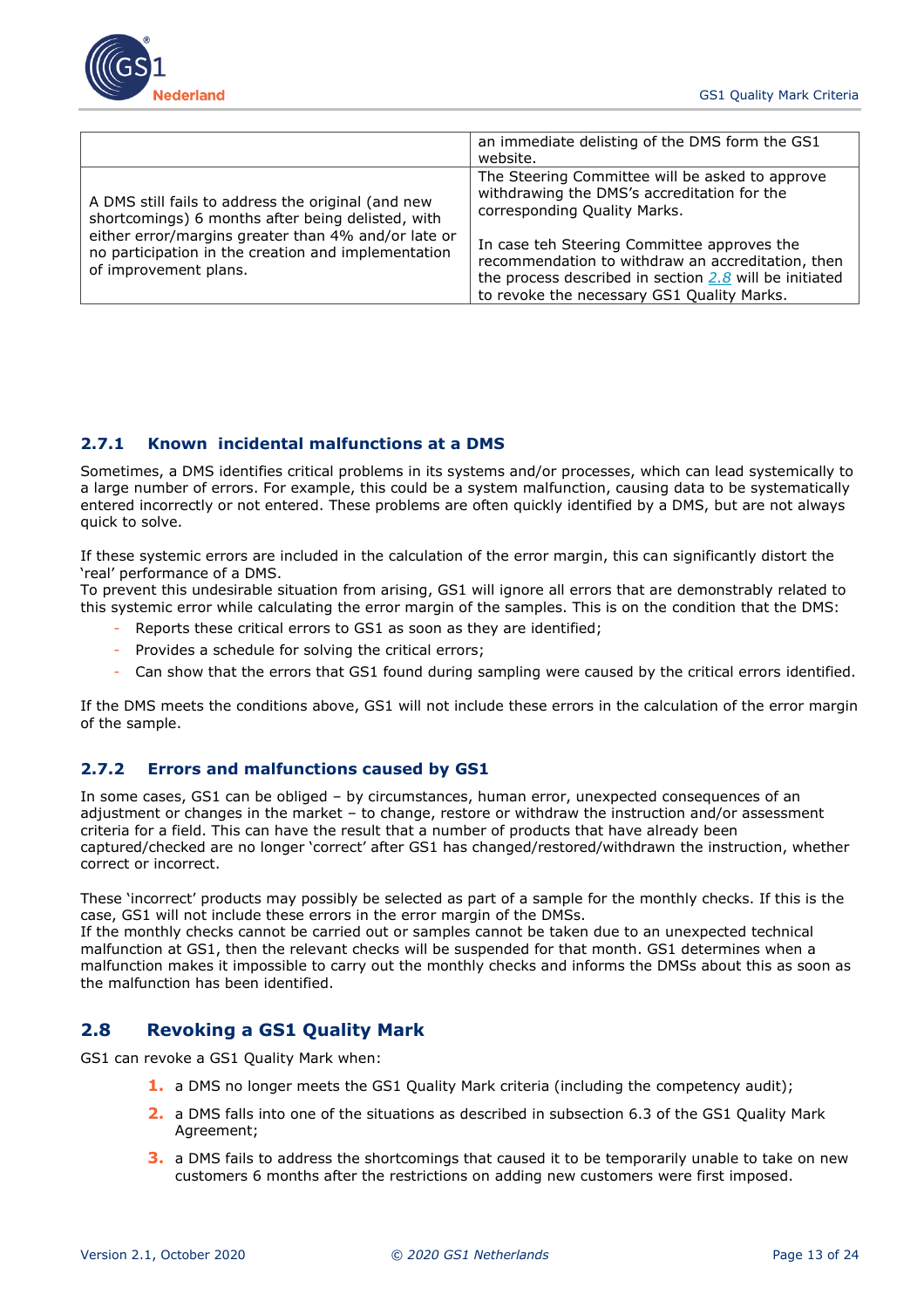

GS1 decides which GS1 Quality Marks will be revoked, based on the seriousness and scope of the problems that have been identified during the monthly checks. In all these cases, GS1 informs the DMS in writing of its intention to revoke one or more GS1 Quality Mark(s) and gives reasons to underpin its decision.

The DMS has the possibility of appealing against the revocation of a quality mark. Insofar as correction is possible, GS1 and the DMS will mutually agree in good faith a reasonable period of time to address the problems. During that period, the DMS can do what is necessary to eliminate the reasons for the revocation, unless GS1 has already granted the DMS a similar period of time. After these deadlines, GS1 informs the DMS in writing whether the GS1 Quality Mark will be revoked. If all the reasons for the revocation have been eliminated during the correction period, GS1 will not revoke the GS1 Quality Mark.

Revocation of the quality mark takes effect on the day after:

- The appeals committee's deadline for an appeal against the revocation has expired and the DMS has not submitted an appeal; or
- The appeals committee has informed the DMS in writing that it has rejected the appeal against the revocation decision or will not handle it.

As soon as GS1 has informed the DMS of its revocation decision, GS1 informs its board and management body in writing about this decision.

GS1 and the DMS concerned make agreements in good faith about how they will inform the DMS's affected customers that a GS1 Quality Mark has been revoked. GS1 and the DMS concerned must take all reasonable measures to reach agreement on how to communicate with these customers and the content of that communication, within 30 days after the revocation date.

Within this period, both GS1 and the DMS may only inform customers about the revocation if, in doing so, they adhere to the jointly agreed manner, schedule and guidelines, or if both GS1 and the DMS give permission to do so.

If 30 days after a DMS has been informed about the revocation of a GS1 Quality Mark, GS1 and the DMS have not reached any agreements on scheduling and/or the manner of communication, both GS1 and the DMS concerned have the right to inform the affected suppliers as they see fit.

The DMS can submit a new application for the relevant GS1 Quality Mark, but not earlier than 30 days after the date on which the GS1 Quality Mark was revoked.

### <span id="page-13-0"></span>**2.9 Appealing against a refusal to grant, or a revocation of, a GS1 Quality Mark**

The appeals committee comprises **at least three independent** GS1 employees who are not directly connected to the accreditation services provided by the Standardisation department. The members of the appeals committee have not previously been involved in the decision against which the DMS has appealed.

The DMS can appeal in writing to the appeals committee by sending the notice of appeal by post or e-mail to:

**GS1 Netherlands GS1 Appeals Committee Amsterdamseweg 206 1182 HL Amstelveen E-mail: [beroepscommissie@gs1.nl](mailto:beroepscommissie@gs1.nl)**

This appeal must be lodged within five working days after GS1 informed the DMS of the decision in question, and it must contain the grounds for the appeal.

GS1 will charge €100 in costs. This amount should be transferred to GS1's bank account: **NL77DEUT0469177624.**

The appeals committee will not handle the appeal if it is not lodged in time. The appeals committee will inform the DMS in writing if it is not going to handle the appeal.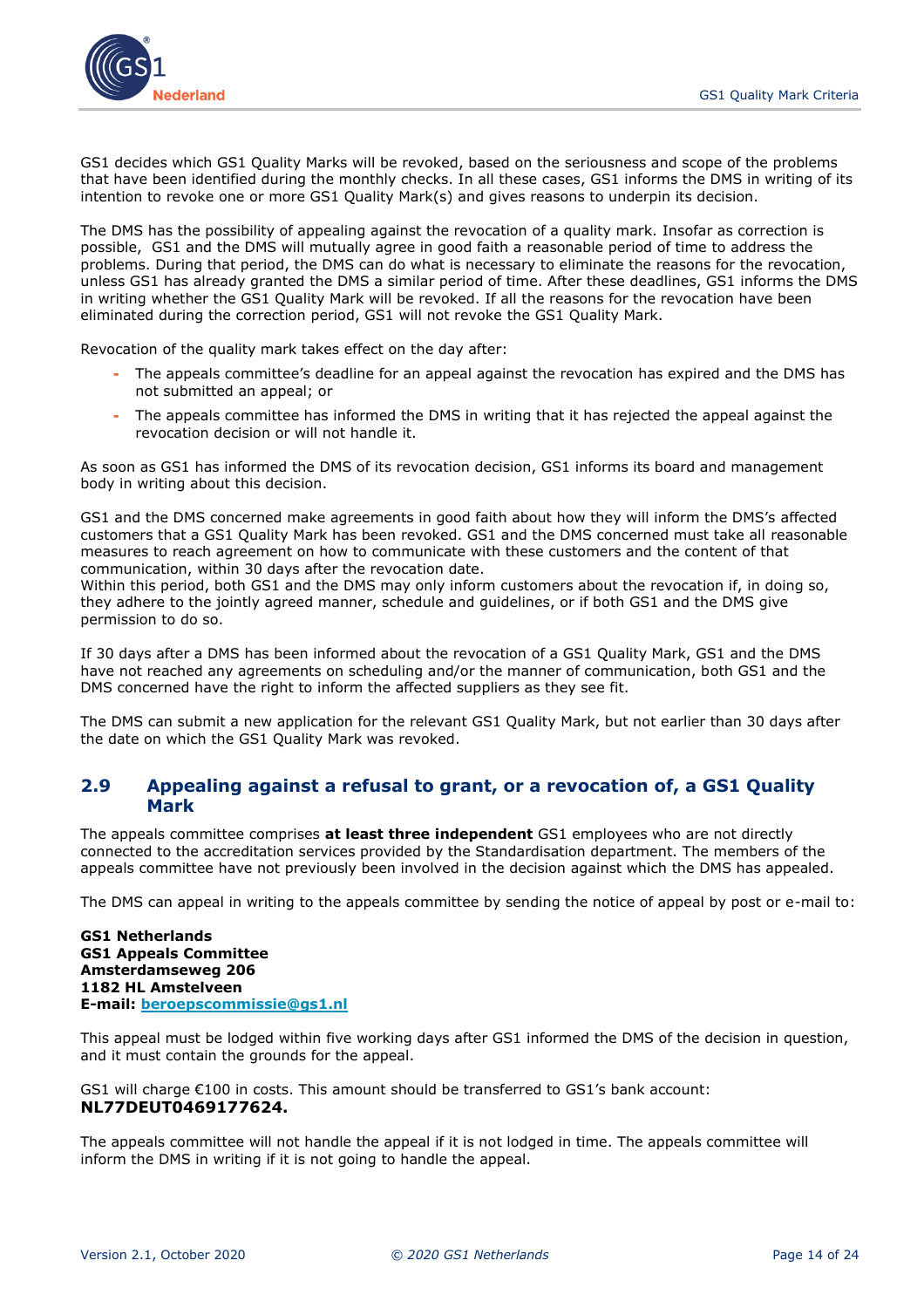

Based on the grounds for the appeal and GS1's written response to them, the appeals committee will decide whether the decision in question by GS1 is in accordance with the provisions of the GS1 Quality Mark Agreement, the procedures made known by GS1, and the GS1 Quality Mark criteria. If required, the appeals committee will make a new decision on the appeal or withdraw the revocation decision.

The appeals committee will inform both parties of its decision in writing, within ten working days after the appeal was lodged.

If the appeals committee finds completely in favour of the DMS, GS1 will refund the fee paid by the DMS for lodging the appeal.

In all cases not covered by this description of the appeal procedure, the appeals committee will decide.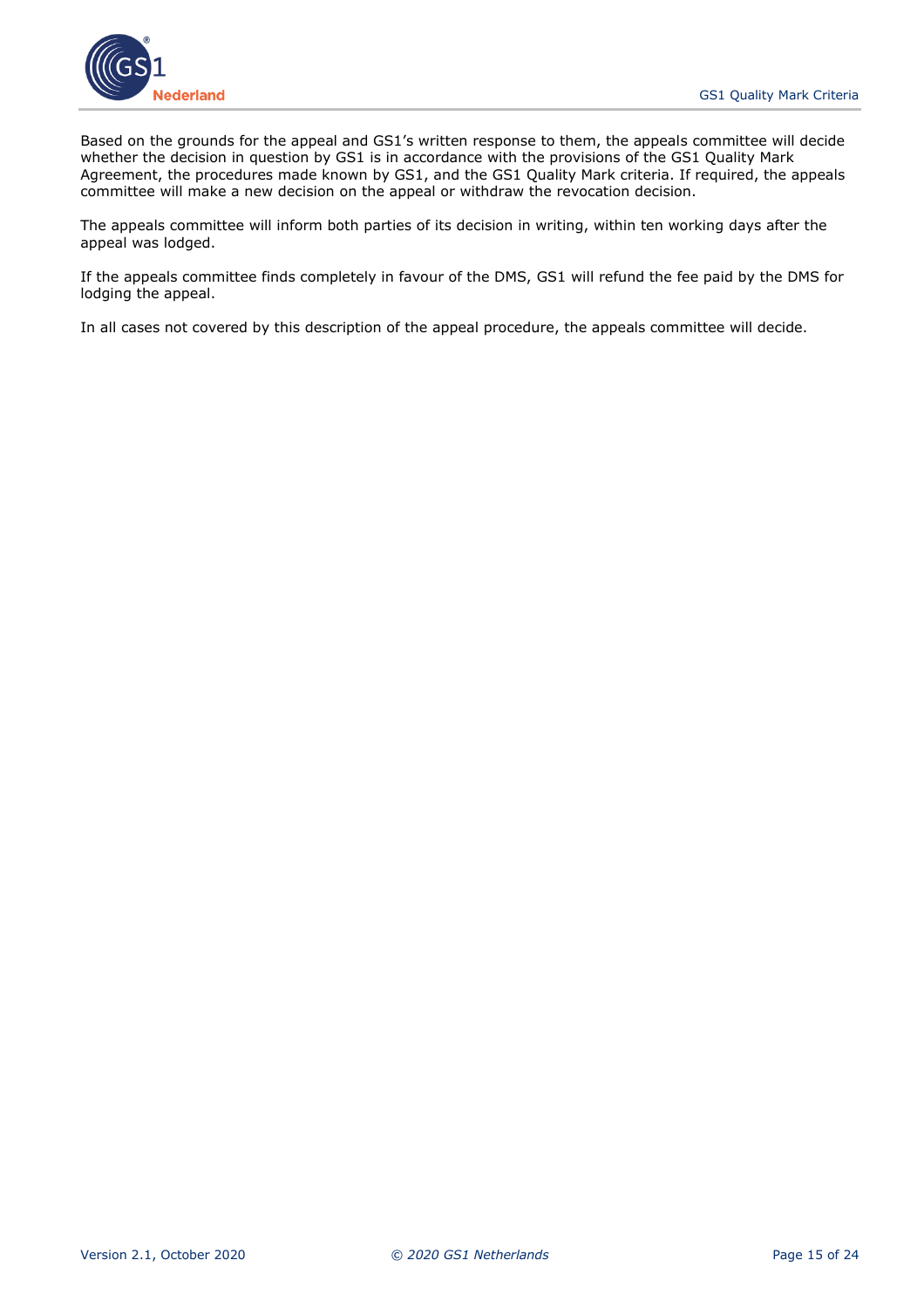



# <span id="page-15-0"></span>**3 Competency audit**

### <span id="page-15-1"></span>**3.1 Structure of competency audit**

The competency audit is the most important means of evaluating whether a DMS is competent to operate in accordance with the market's demands in relation to quality and whether a party can interact properly with GS1 to continue improving the quality of the product data.

The audit criteria contains the aspects that are audited for each component and the type of evidence that the [auditor](#page-4-0) must be able to observe during the audit, in order to see whether the DMS meets the criteria.

There are several components to the audit, which are listed as separate tabs in the audit criteria:

| <b>Component (tab)</b>             | <b>Explanation</b>                                                                                                                                                                                                                  |
|------------------------------------|-------------------------------------------------------------------------------------------------------------------------------------------------------------------------------------------------------------------------------------|
| <b>Planning and evaluation</b>     | This deals with the criteria for setting up the<br>management system, complying with the relevant<br>legislation, setting up internal audits, and the<br>assessment thereof by the management<br>board/executive management.        |
| Organisation, personnel, structure | This deals with the criteria for the structure of the<br>organisation, guaranteeing neutrality, the<br>documented roles, managing knowledge in the<br>organisation, and appraising and updating the<br>competence of the employees. |
| <b>Primary process for capture</b> | This deals with the criteria for structuring,<br>documenting, planning and implementing the<br>process of capturing product data, including self-<br>auditing in order to guarantee the quality of the<br>process.                  |
| <b>Primary process for checks</b>  | This deals with the criteria for structuring,<br>documenting, planning and implementing the<br>process of checking product data, including self-<br>auditing in order to guarantee the quality of the<br>process.                   |
| <b>Resources</b>                   | This deals with the criteria for the measuring<br>equipment, input systems (IT), the interoperability<br>of such systems with GS1, and the work and<br>storage environments.                                                        |
| Glossary                           | Important definitions and terms that are used in the<br>criteria.                                                                                                                                                                   |

N.B.: the primary processes for check and capture are mutually exclusive and will only apply when relevant to the GS1 Quality mark in question Some criteria within these components may not be applicable to a specific GS1 Quality Mark. The question always makes this clear. This also applies to the [expansion audit\(](#page-17-0)s).

Every year, GS1 publishes an updated version of this audit plan, in order to continue improving and refining the audit, based on practical experience with the audit and the feedback from the accredited DMSs.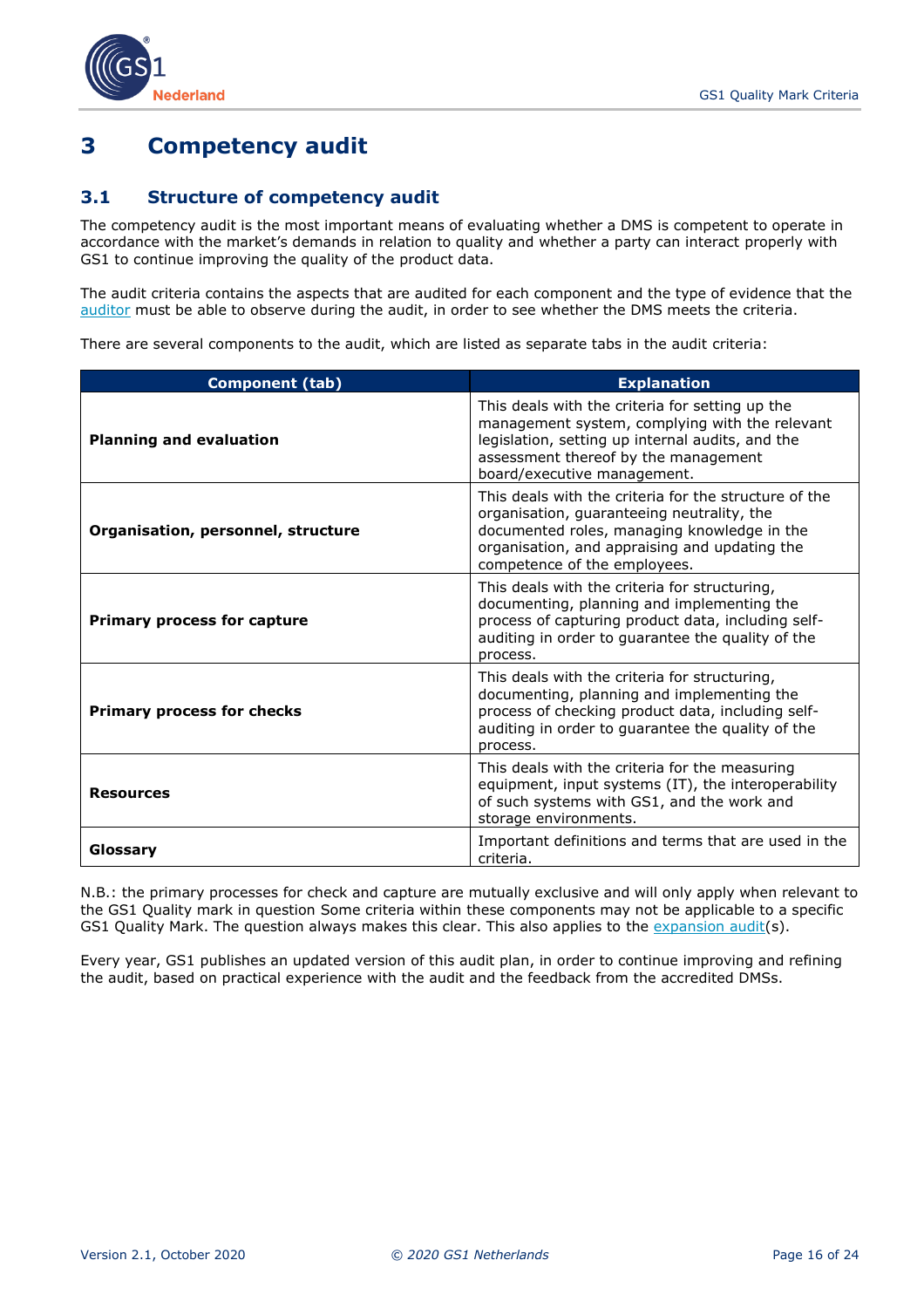



# <span id="page-16-0"></span>**3.2 Completion of competency audit**

GS1 and the applicant (DMS) will agree follow-up steps following completion of a competency audit, depending on the result:

| <b>Result</b>                                                                                           | <b>Follow-up</b>                                                                                                                                                                                   |
|---------------------------------------------------------------------------------------------------------|----------------------------------------------------------------------------------------------------------------------------------------------------------------------------------------------------|
| The DMS meets all the criteria of the competency<br>audit.                                              | The DMS proceeds to test the quality management<br>system by means of a dry-run for the desired GS1<br>Quality Mark.                                                                               |
| The DMS meets all the essential criteria, but does<br>not yet meet a number of non-essential criteria*. | The DMS proceeds to test the quality management<br>system by means of a dry-run for the desired GS1<br>Quality Mark, provided GS1 has approved a plan for<br>meeting the non-essential criteria.** |
| The DMS does not yet meet all the essential<br>criteria* of the competency audit.                       | The DMS has to apply for a new competency audit.                                                                                                                                                   |

*\*The audit criteria shows which criteria are essential for carrying out a dry-run.* 

*\*\*GS1 may always postpone or stop a dry-run if a DMS has not completed the promised actions and plans for meeting all the criteria, or if it has not completed them on time.*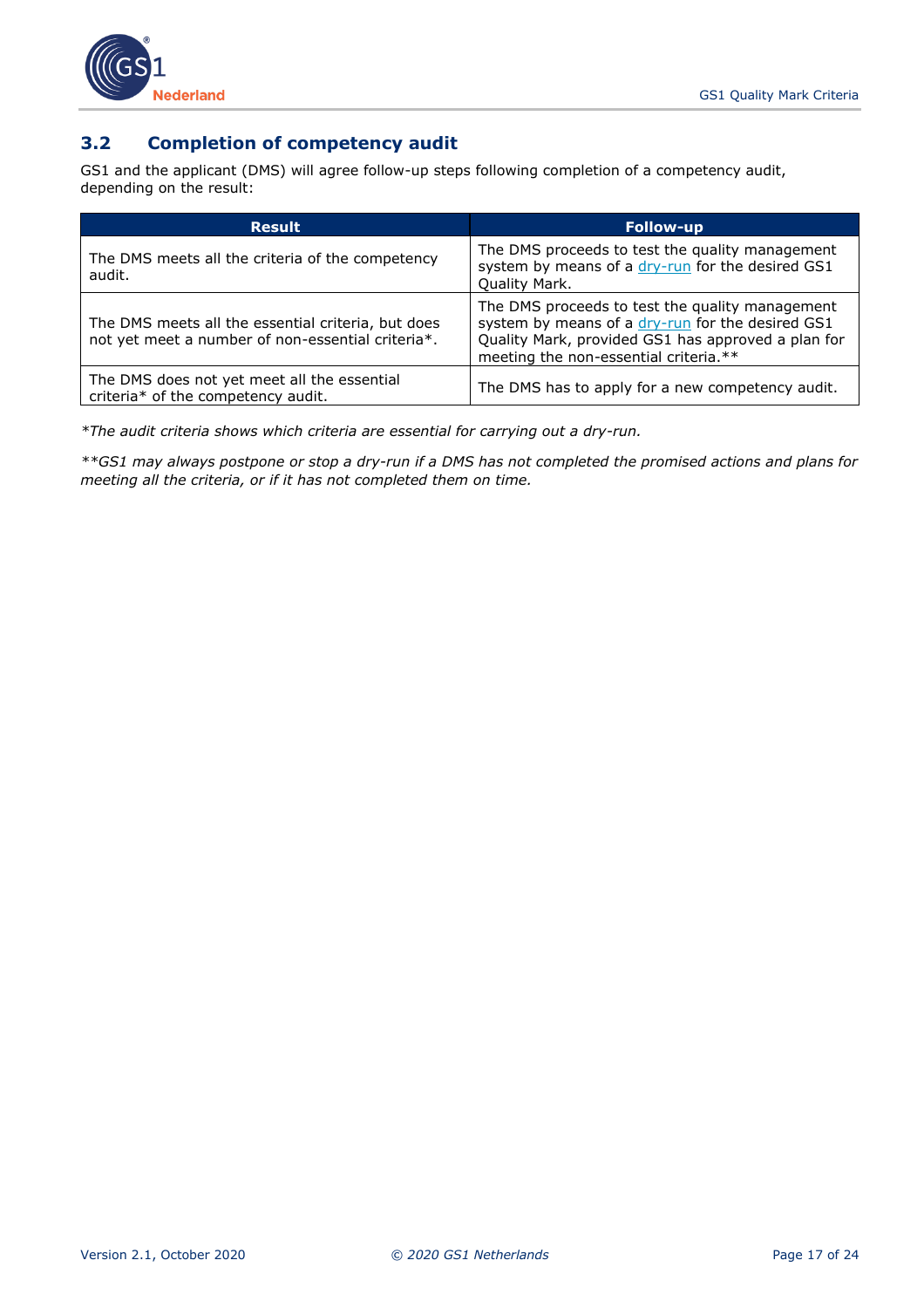

# <span id="page-17-0"></span>**4 Expansion audit**

### <span id="page-17-1"></span>**4.1 Expansion audit procedure**

An expansion audit is a tool for evaluating the competence of a DMS that is already accredited. This tool can be used to obtain a new GS1 Quality Mark (for a new product category or process) or to obtain an existing GS1 Quality Mark that has not previously been applied for by a DMS, without there being the need to audit the entire quality management system.

An already accredited DMS may always request an expansion audit, on the condition that the DMS has a valid accreditation for other GS1 Quality Marks and that it is realistic (based on the type of extension/expansion) to expect that the expansion audit(s) will be completed before the expiry date of the initial accreditation. An accredited DMS can request an expansion audit for an additional/new GS1 Quality Mark directly from the Accreditations Coordinator.

An expansion audit is based on the [competency audit](#page-15-0)*.* The difference is that an expansion audit only audits those criteria that are different or are more specific to a new or additional topic.

GS1 will communicate with a DMS regarding the criteria that will be audited in the expansion audit. This depends on the topic. For example, an expansion audit for a new GS1 Quality Mark for hazardous substances should cover both the storage of the products/substances and the substantive knowledge of the employees in relation to this topic, while an expansion audit for a new GS1 Quality Mark for animal feed, for instance, should mainly cover the employees' knowledge.

The criteria that might be inspected again in an expansion audit are indicated in the audit criteria.

An expansion audit will be scheduled after:

- The DMS has confirmed that the organisation is ready for the audit of the relevant criteria that GS1 has specified for the topic in question;
- The DMS has agreed, on the basis of a quotation, to pay the audit fees.

# <span id="page-17-2"></span>**4.2 Completion of expansion audit**

GS1 and the applicant (DMS) agree follow-up steps once an expansion audit has been completed. The followup steps depend on the audit result:

| <b>Result</b>                                                                                           | <b>Follow-up</b>                                                                                                                                                                                                       |
|---------------------------------------------------------------------------------------------------------|------------------------------------------------------------------------------------------------------------------------------------------------------------------------------------------------------------------------|
| The DMS meets all the criteria of the expansion<br>audit.                                               | The DMS proceeds to test the quality management<br>system by means of a dry-run for the<br>new/additional GS1 Quality Mark.                                                                                            |
| The DMS meets all the essential criteria, but does<br>not yet meet a number of non-essential criteria*. | The DMS proceeds to test the quality management<br>system by means of a dry-run for the<br>new/additional GS1 Quality Mark, provided GS1 has<br>first approved a plan for addressing the non-<br>essential criteria.** |
| The DMS does not yet meet essential* criteria of the<br>expansion audit.                                | The DMS has to apply for a new expansion audit.                                                                                                                                                                        |

*\*The audit criteria shows which criteria are essential for carrying out a dry-run.* 

*\*\*GS1 may always postpone or stop a dry-run if a DMS has not completed the promised actions and plans for meeting all the criteria, or has not completed them on time.*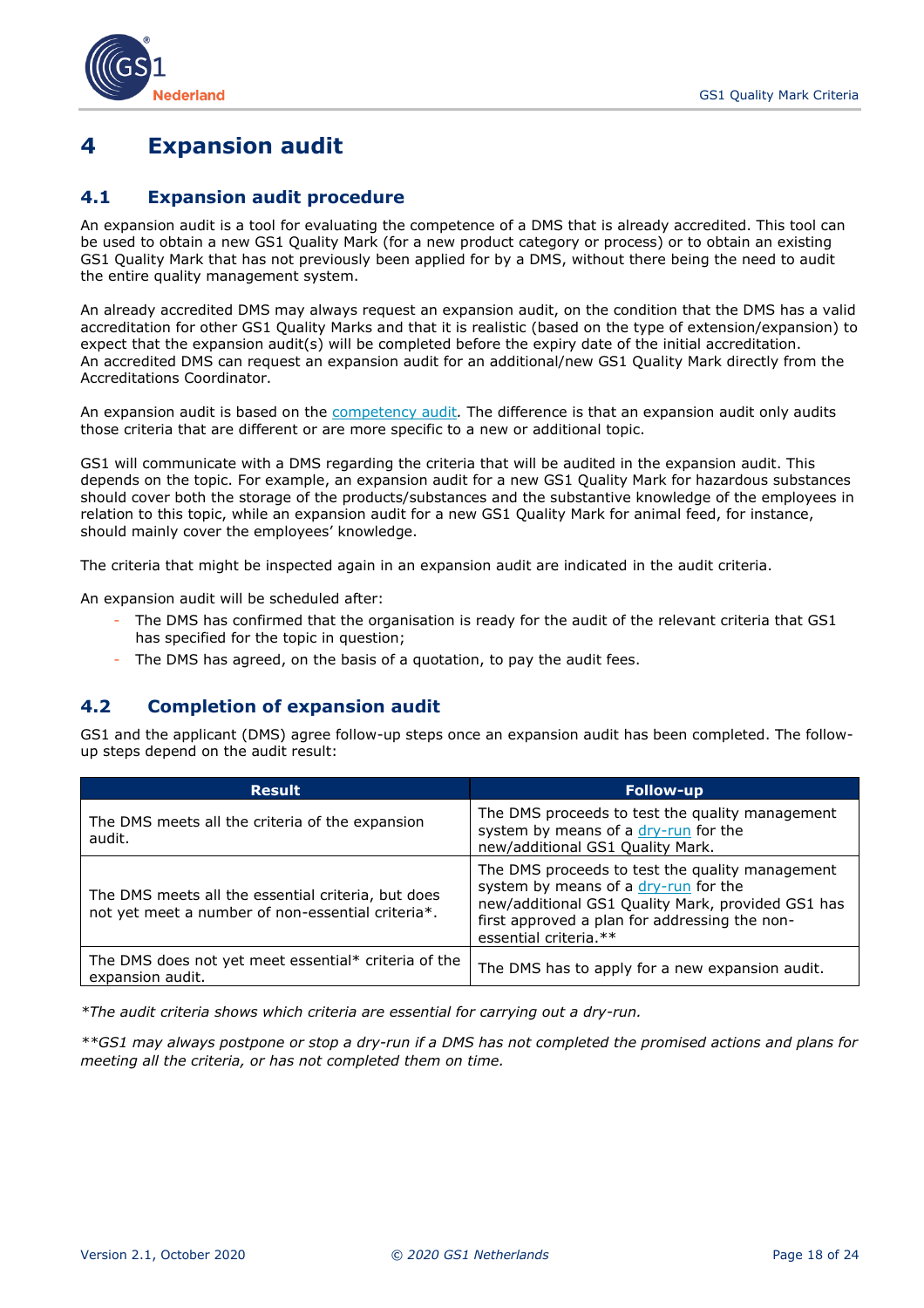

# <span id="page-18-0"></span>**5 Dry-runs**

#### <span id="page-18-1"></span>**5.1 General conditions**

A dry-run is a full simulation of the quality management system, the primary processes and infrastructure (equipment, IT systems) of a DMS candidate, to verify whether a DMS candidate is able to perform as required by the GS1 Quality Mark criteria.

At least one successful dry-run is needed for each GS1 Quality Mark in order for a DMS to obtain an accreditation. A dry-run is successful if:

a. there are no errors in the products that a DMS has captured/checked and a simulation (including the exchange of files) has demonstrated that the quality management system works well (i.e. helps create improvements on known issues).

or

b. the error margin in the dry-run is lower than 1% and a simulation (including the exchange of files) has demonstrated that the quality management system works well. GS1 verifies itself whether a DMS is implementing corrective/preventive action plans to correct the errors that have been identified.

or

c. the error margin in the dry-run is higher than  $1\%$ , but lower than  $4\%$ ; a simulation (including the exchange of files) has demonstrated that the quality management system works well; and an external [auditor](#page-4-0) has verified the action plans (see Section [6 Costs\)](#page-22-0). It is also possible for GS1 to deliver a second set of products to the DMS (depending on the error margin), with which the DMS has to achieve a lower error margin.

If errors detected in a dry-run total more than 4%, the dry-run is declared unsuccessful. In that case, the DMS candidate must correct the shortcomings that have been identified before a new dry-run can be started. This is verified by reviewing whether the necessary changes have been implemented (which, depending on the situation may be done by GS1 or an external external [auditor\)](#page-4-0).

GS1 cannot give a DMS any substantive support or assistance, such as giving clarifications or answering questions on the input instructions or assessment criteria, during a dry-run.

If too little progress has been made after 2 dry-runs, GS1 and the DMS will have a meeting to discuss and agree whether to continue the process. In this situation the costs that GS1 incurrs for all new dry-runs started from this point on will be covered by the DMS candidate (see Section [6 Costs\)](#page-22-0).

A DMS must fulfil the following conditions in order to initiate a dry-run:

- **1.** A DMS must meet all the essential criteria set down in the competency or expansion audit. All improvement areas must have been dealt with and the DMS must be able to prove that the criteria have been implemented.
- **2.** A DMS must capture and/or check practice products it has selected itself in preparation for the dryruns. Before the start of the dry-run, a DMS can put questions to GS1 and request clarifications on the standards and guidelines published by GS1.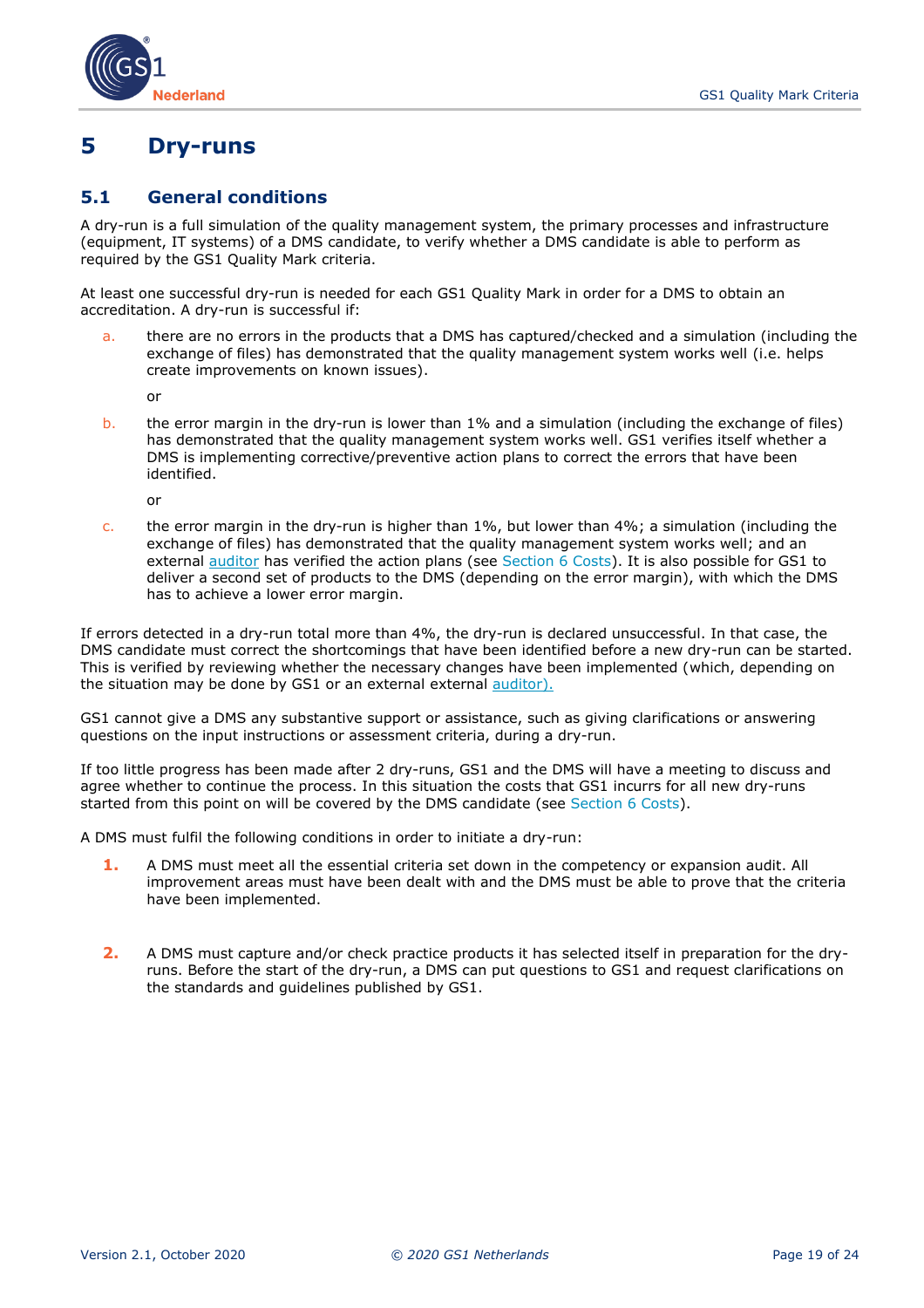

### <span id="page-19-0"></span>**5.2 Procedure for dry-runs**

The following steps are to be followed when carrying out a dry-run (see figure 3):



Figure 3: steps to be followed when carrying out a dry run

#### **1. GS1 selects a product set for a dry-run**

- GS1 selects and delivers a product set for the dry-run to a DMS. Depending on the GS1 Quality Mark, these can be the products themselves or the product labels.
- GS1 uses ten as the base number for a product set for a dry-run. However, the number of products in a set can vary, based on:
	- the complexity of the topic/the product category;
	- where possible, the representativeness of the various product categories that are subject to the GS1 Quality Mark; and
	- any other factors, such as the relevance of a quality mark for the market.
- If desired and in consultation with the DMS, GS1 may use some products for a number of GS1 Quality Marks.

#### **2. The DMS checks or captures the product data**

- Following receipt of the product set for the dry-run, DMS carries out the activities to capture/check the product set in accordance with the guidelines established for the quality management system.
- During a dry-run, the product data is captured/checked in a test environment, but the process has to proceed according to the guidelines and standards that apply for capturing/checking product data in the production environment.
- These activities are therefore not limited to capturing/checking data, but are also to be applied to the procedures that are followed to guarantee quality (e.g. internal sampling, verification of the quality by the DMS, recording of issues).

#### **3. The DMS reports information on the product set back to GS1**

- The feedback is given in a simulation that shows exactly how files are actually delivered in production.
- For more information, see the IES.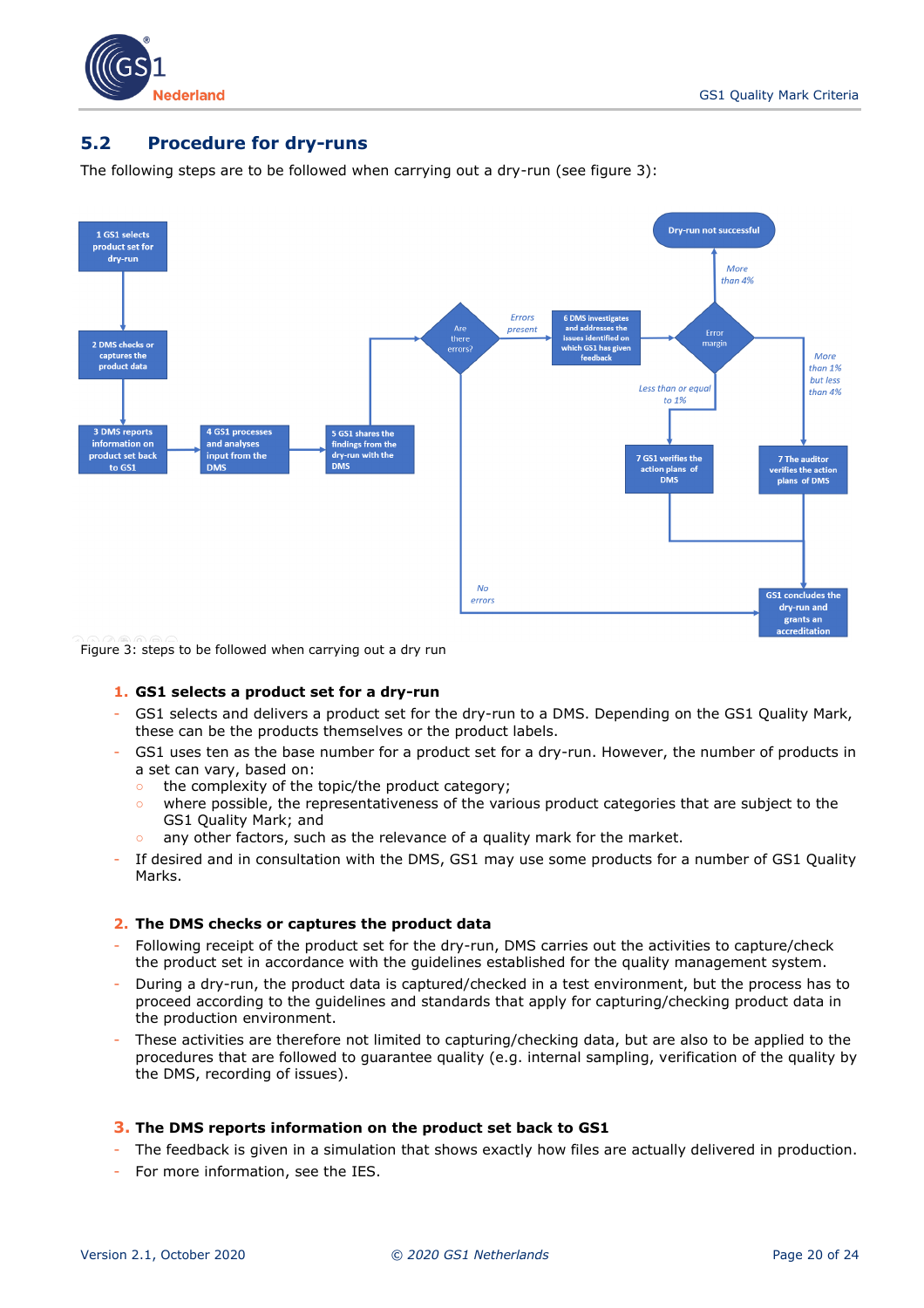

#### **4. GS1 processes and analyses the input from the DMS**

- GS1 confirms receipt of the product data that the DMS has checked/captured.
- GS1 evaluates whether the DMS has captured/checked the product data correctly.
- GS1 draws up a report based on its conclusions.

#### **5. GS1 shares the findings from the dry-run with the DMS**

- GS1 shares the report on the dry-run with the DMS.
- The DMS and GS1 agree on the appropriate form for this feedback (virtual/telephone or physical).
- During these sessions, GS1 explains which issues have been found in the data.
- If there is no need to verify the action plans, because the results meet the criteria for a successful dry-run (as described in [subsection 5.1 General Conditions\)](#page-18-1), go to step 8.
- If the action plans need to be verified in order to declare the dry-run a success, proceed with step 6.

#### **6. The DMS investigates and addresses the issues identified, on which GS1 has given feedback**

- The DMS will use its quality management system to investigate and address the errors that GS1 has reported.
- To this end, a DMS will take at least the following steps:

| <b>Step</b>                                                            | <b>Description</b>                                                                                                                                                        |
|------------------------------------------------------------------------|---------------------------------------------------------------------------------------------------------------------------------------------------------------------------|
| Discuss incorrect data input with the data entry<br>clerk/stakeholders | Find out why the error was made from the<br>person/persons who is/are involved in the<br>process and committed the error or made it<br>possible.                          |
|                                                                        | Based on the input of the data input<br>clerk/stakeholders, assign primary direct<br>causes. For example:                                                                 |
|                                                                        | Was it an 'ordinary' human error?<br>÷                                                                                                                                    |
|                                                                        | Could the available information not be<br>$\bar{a}$<br>converted properly to the information field?                                                                       |
|                                                                        | Could the available information not be<br>$\blacksquare$<br>distinguished properly?                                                                                       |
|                                                                        | Was there a measuring error?<br>$\blacksquare$                                                                                                                            |
| Assign primary causes                                                  | Was the correct data entered into the<br>$\blacksquare$<br>wrong field?                                                                                                   |
|                                                                        | Was there a question of<br>÷<br>tiredness/overtiredness?                                                                                                                  |
|                                                                        | Was the data input clerk not familiar with<br>ä,<br>the input system?                                                                                                     |
|                                                                        | Was the data input clerk not familiar with<br>$\blacksquare$<br>the input requirements?                                                                                   |
|                                                                        | Was there a technical error in the<br>ä,<br>infrastructure?                                                                                                               |
| Assign underlying causes                                               | The DMS must identify the underlying<br>situations that led to the primary causes, so<br>that sufficient information becomes available<br>in order to apply improvements. |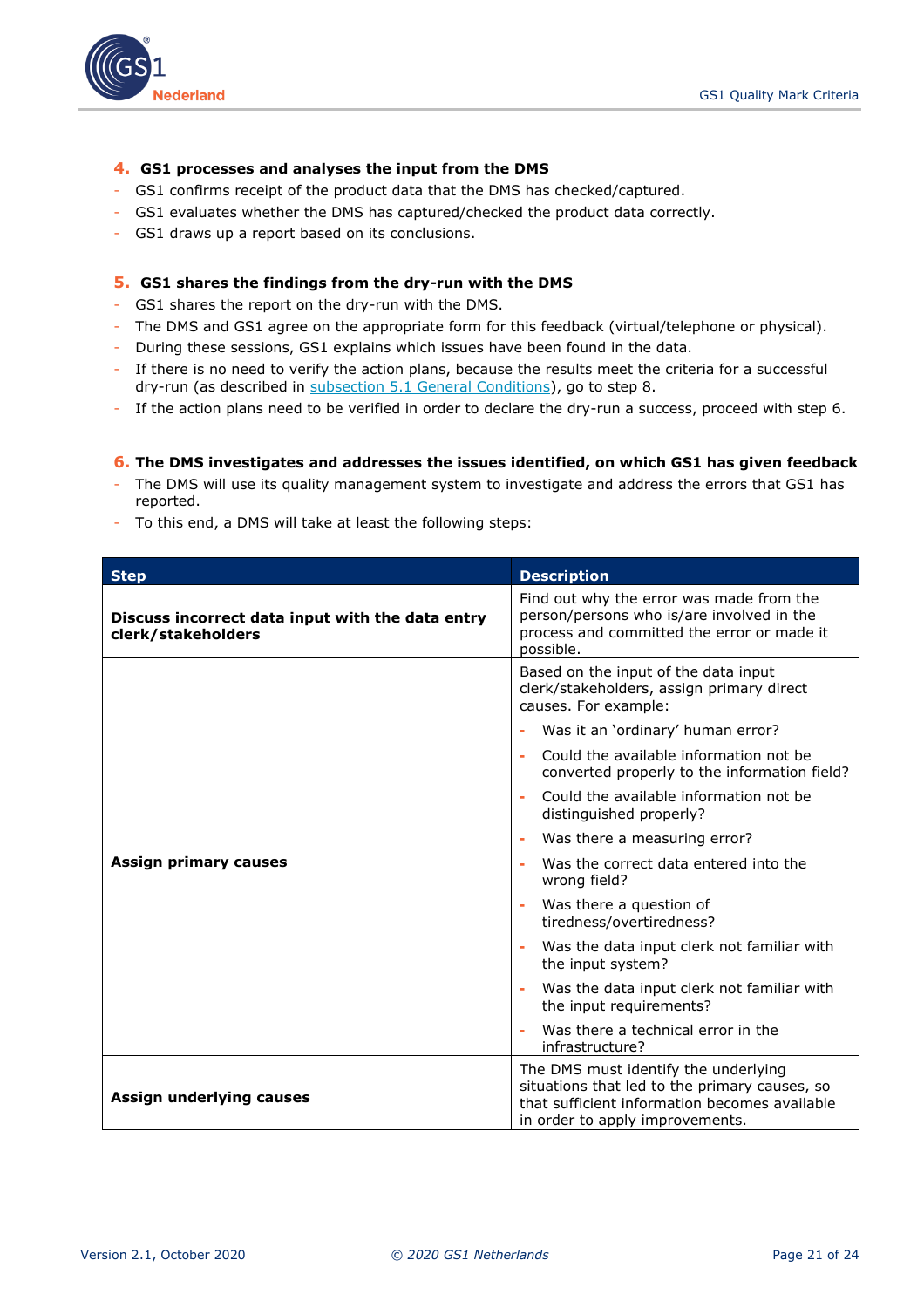

| <b>Step</b>                                             | <b>Description</b>                                                                                                                                                                                                                                                                                                                                               |
|---------------------------------------------------------|------------------------------------------------------------------------------------------------------------------------------------------------------------------------------------------------------------------------------------------------------------------------------------------------------------------------------------------------------------------|
| Draw up and implement action plan                       | The DMS draws up an action plan based on<br>the causes. Neither the cause analysis nor the<br>action plan has to be extensive. An action plan<br>can also tackle more causes of more errors<br>simultaneously. A DMS is free to plan<br>improvements in the way that it sees fit, as<br>long as this is done structurally and is<br>communicated clearly to GS1. |
|                                                         | As a minimum, an action plan briefly explains<br>the actions, has an owner, and has a deadline<br>and an expected outcome.                                                                                                                                                                                                                                       |
| Determine the effectiveness of the action plans         | After the action plan has been implemented,<br>the DMS assesses whether the causes really<br>have been removed. The way in which this is<br>assessed depends on the cause and the<br>action, but it must be explainable.                                                                                                                                         |
| The DMS communicates with GS1 about the<br>action plans | The DMS gives GS1 feedback on the action<br>plans, before, during and after<br>implementation.                                                                                                                                                                                                                                                                   |

**7.** GS1/the auditor verifies the action plans of DMS

- If the error margin of the dry-run was equal to or less than 1%, GS1 verifies itself whether the action plans are sufficient.
- If the error margin was between 1% and 4%, an [auditor](#page-4-0) verifies (for the account of the DMS) whether the action plans have been properly implemented.
- If the error margin was between 1% and 4%, the DMS may need to capture/check a product set again, after verification by the external auditor. Better results (fewer errors) must be observed with this possible second product set. If the error margin remains the same or actually becomes larger, the dry-run is concluded with the status 'unsuccessful'. The DMS then has to request a new dry-run.
- **8.** GS1 concludes the dry-run and grants an accreditation
- A dry-run is declared to be successful if GS1 is satisfied with the result of steps 1 to 7 and if it can be confirmed through the improvements in the test that the DMS and its quality management system are performing well.
- GS1 informs a DMS in writing if a dry-run has been successful and officially accredits the DMS for the relevant GS1 Quality Mark(s).
- A DMS receives an accreditation certificate from GS1 that gives the DMS the rights to use a GS1 Quality Mark.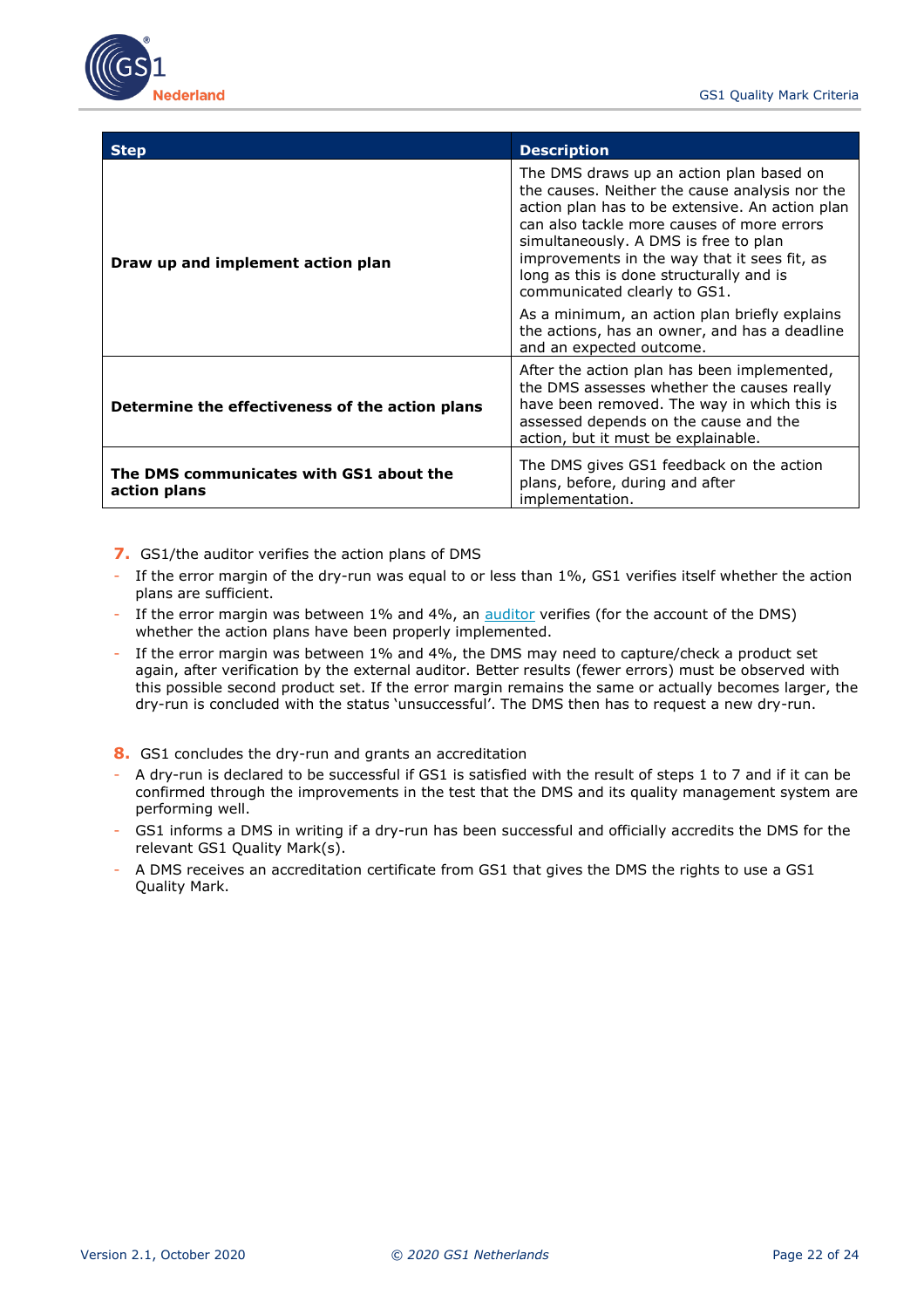

# <span id="page-22-0"></span>**6 Costs**

### <span id="page-22-1"></span>**6.1 Explanation and summary of the costs**

The costs of maintaining and carrying out the accreditation programme consist of the fees of the external experts (auditors) that support the audits and the costs incurred by GS1 (staff costs, automation costs, costs of purchasing products, etc.).

DMSs are responsible for bearing their own costs (including necessary investments and developments for meeting the criteria) and for bearing the costs of the external experts that need to audit and assess DMSs as described in this document.

The basic pricing principles are:

- GS1 is a non-profit organisation and it has a transparent pricing policy.
- The charges calculated for coaching DMSs in obtaining and retaining a GS1 Quality Mark cover GS1's costs.
- The cost calculation includes staff, innovation and automation costs for GS1.
- The costs of the activities carried out by external experts (audits) are based on the fees of the executing parties and can be adjusted. The costs are only an indication. The exact costs are determined after the work has been completed.
- **Costs incurred by a DMS for investments and developments needed for setting up its organisation and operations do not form part of this calculation and are to be covered by the DMS.**

The table below lists the types of costs:

<span id="page-22-2"></span>

| <b>Type of costs</b>                                                           | <b>Indicative amount</b> | <b>Frequency</b>                     | <b>Comments</b>                                                      |
|--------------------------------------------------------------------------------|--------------------------|--------------------------------------|----------------------------------------------------------------------|
| Costs of obtaining and<br>retaining an individual<br><b>GS1 Quality Mark</b>   | €5,280 - €9,240          | Once every<br>18 months              | These costs are borne by the DMS.                                    |
| Costs of obtaining and<br>retaining all (6) GS1<br><b>Quality Marks</b>        | €8,580 - €15,840         | Once every<br>18 months              | These costs are borne by the DMS.                                    |
| Costs of obtaining an<br>additional or a new<br><b>GS1 Quality Mark</b>        | €3,960 - €5,940          | At the<br>request of a<br><b>DMS</b> | These costs are borne by the DMS.                                    |
| <b>Costs of maintaining</b><br>and operating the<br>accreditation<br>programme | €180,000 -<br>€220,000   | Per calendar<br>year                 | This is funded by GS1. These costs are<br>not charged on to the DMS. |